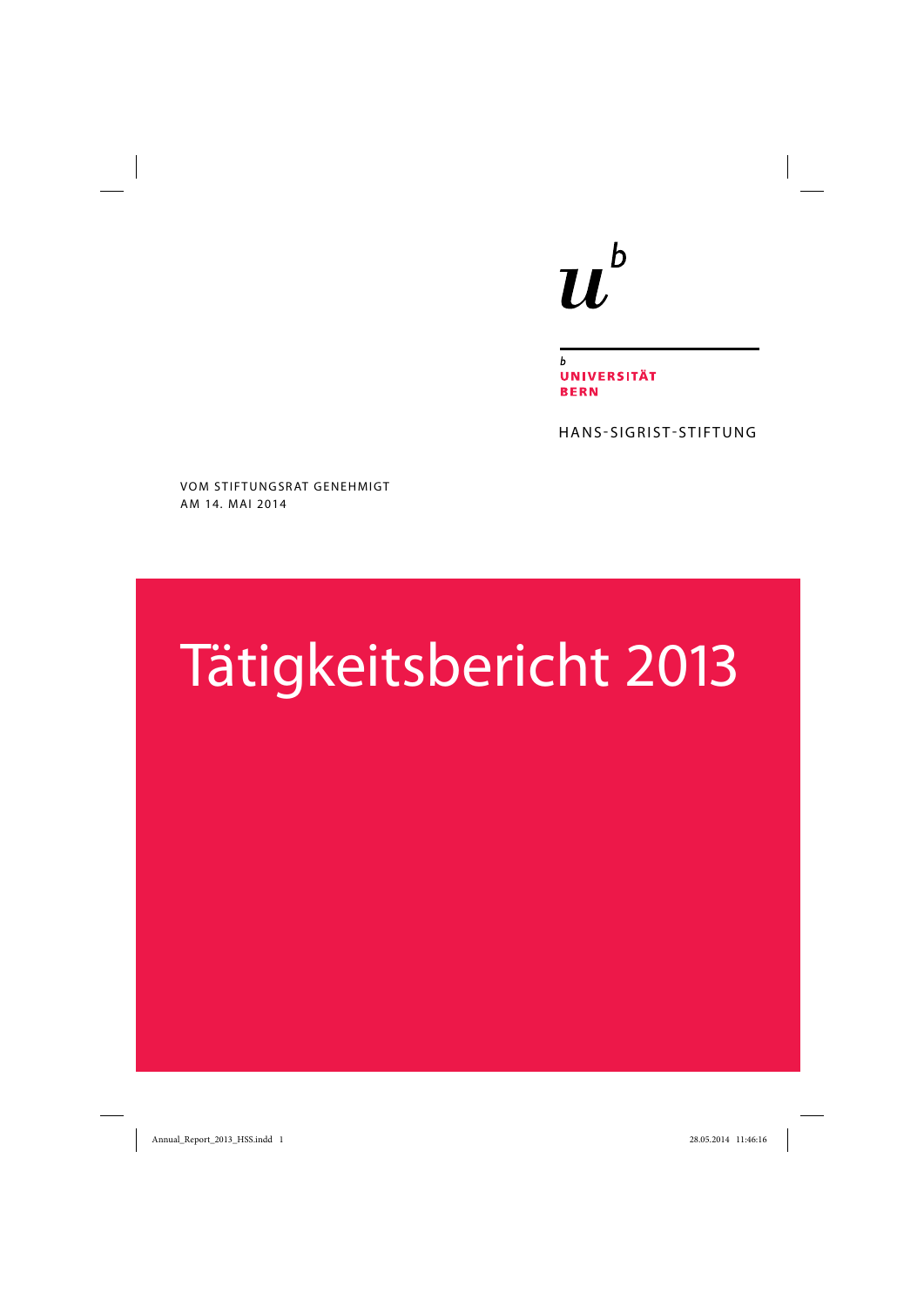Geschäftsstelle: Hans-Sigrist-Stiftung Universität Bern Schanzeneckstrasse 1 Postfach 8573 CH-3001 Bern Tel. +41 (0)31 631 56 50 E-Mail: office@sigrist.unibe.ch http://www.sigrist.unibe.ch

#### Inhaltsverzeichnis

| Übersicht                          | 3         |
|------------------------------------|-----------|
| Laudatio, Hans Sigrist Preis 2013  | 4         |
| Interview mit dem Preisträger 2013 | $5-9$     |
| Hans Sigrist Symposium             | 10        |
| Preisgebiet 2014                   | 11        |
| Hans Sigrist Zuschüsse             | $12 - 13$ |
| Hans Sigrist Preisträger           | $14 - 15$ |
| Hans Sigrist Stipendiaten          | $16 - 17$ |
| Wissenschaftsfördernde Massnahmen  | 17        |
| Jahresrechnung                     | 18-22     |
| Bericht der Revisionsstelle        | 23        |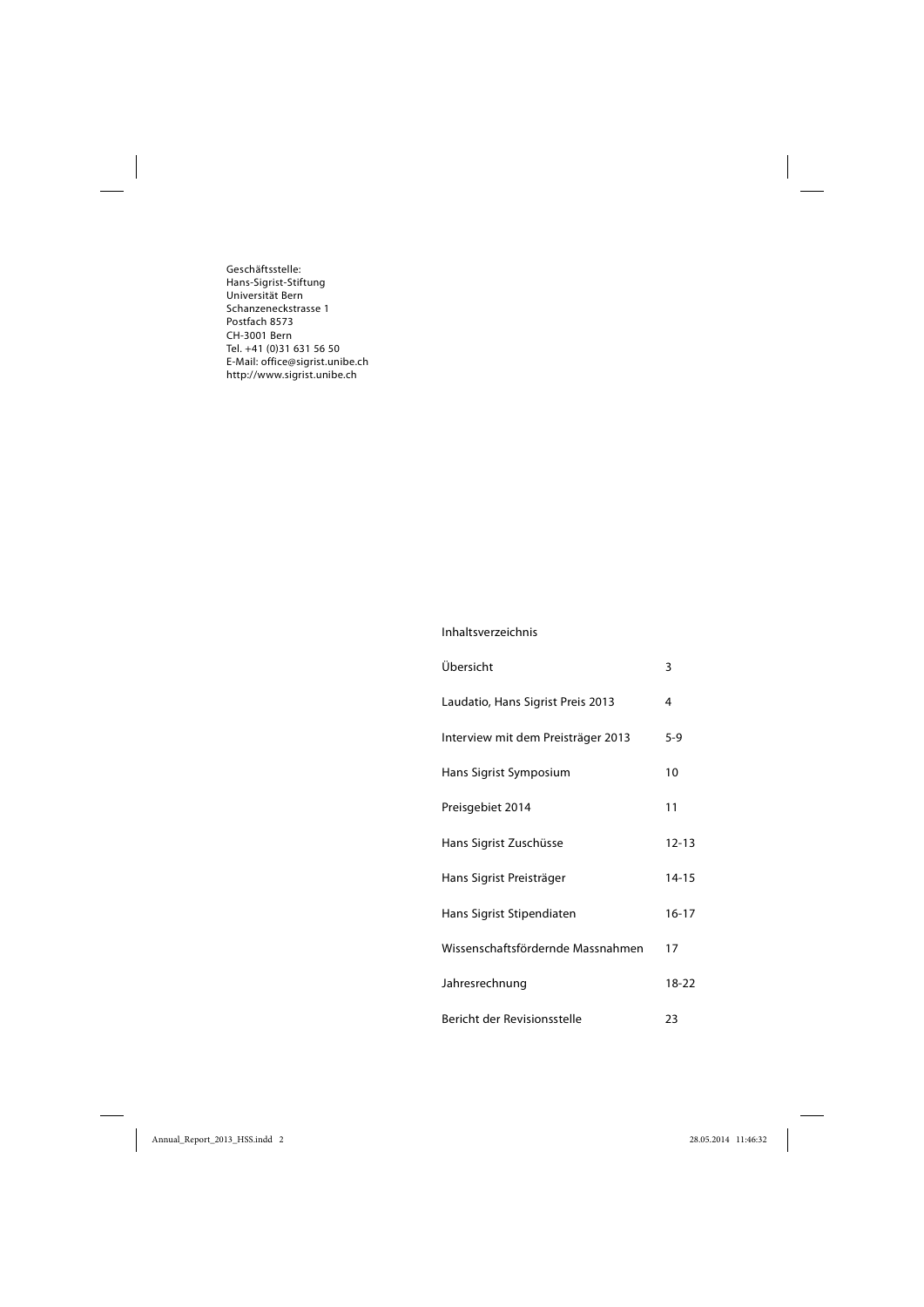## Hans-Sigrist-Stiftung

## Tätigkeitsbericht 2013

An den beiden ordentlichen Sitzungen befasste sich der Stiftungsrat der Hans-Sigrist-Stiftung mit den folgenden Geschäften:

- Wahl des Preisträgers 2013
- Bestimmung des Forschungsgebietes für den Preis 2014
- Genehmigung des Tätigkeitsberichtes 2012
- Genehmigung der Jahresrechnung 2012 und des Revisionsberichtes 2012
- Genehmigung des Budgets 2014

Hinzu kamen folgende Tätigkeiten:

- Vergabe von drei Hans Sigrist Zuschüssen
- Vergabe einer weiteren wissenschaftsfördernden Massnahme

Mutationen im Stiftungsrat:

- Frau Prof. Dr. Marina Cattaruzza (Philosophisch historische Fakultät) hat ihren Austritt aus dem Stiftungsrat auf Juni 2013 erklärt.
- Neu in den Stiftungsrat gewählt wurden Prof. Dr. Alexis Kunz (Wirtschafts- und Sozialwissenschafliche Fakultät), Prof. Dr. Aurel Perren (Medizinische Fakultät) und Prof. Dr. Gabriele Rippl (Philosophisch-historische Fakultät).

Im Namen des Stiftungsrats danke ich Marina Cattaruzza für ihr langjähriges Engagement und die angenehme Zusammenarbeit. Den Kolleginnen und Kollegen im Stiftungsrat und im Ausschuss danke ich für ihr aktives und konstruktives Mitwirken. Frau Rosenberg ist in den Ruhestand getreten und hat die Leitung der Geschäftsstelle an Frau Stockfleet übergeben. Beiden danke ich für die in jeder Hinsicht hervorragende Unterstützung.

> Bern, 14. Mai 2014 Der Präsident des Stiftungsrates Prof. Dr. N. Trautmann

#### **Stiftungsrat**

- Prof. Dr. N. Trautmann, Präsident Wirtschafts- und Sozialwissenschaftliche Fakultät
- Prof. Dr. C. Rigamonti, Vizepräsident Rechtswissenschaftliche Fakultät
- Prof. Dr. M. Leumann Vize rektor Forschung
- Dr. B. Pulver, Erziehungsdirektor Vertreten durch J. Locher, Amt für Hochschulen
- Prof. Dr. S. Brönnimann Philosophisch-naturwissenschaftliche Fakultät
- Prof. Dr. K. Henke Philosophisch-humanwissenschaftliche Fakultät
- Prof. Dr. A. Kunz Wirtschafts- und Sozialwissenschaftliche Fakultät
- Prof. Dr. E. Müller Veterinärmedizinische Fakultät (Vetsuisse)
- Prof. Dr. A. Perren Medizinische Fakultät
- Prof. Dr. G. Rippl Philosophisch-historische Fakultät
- Prof. Dr. S. Schroer Theologische Fakultät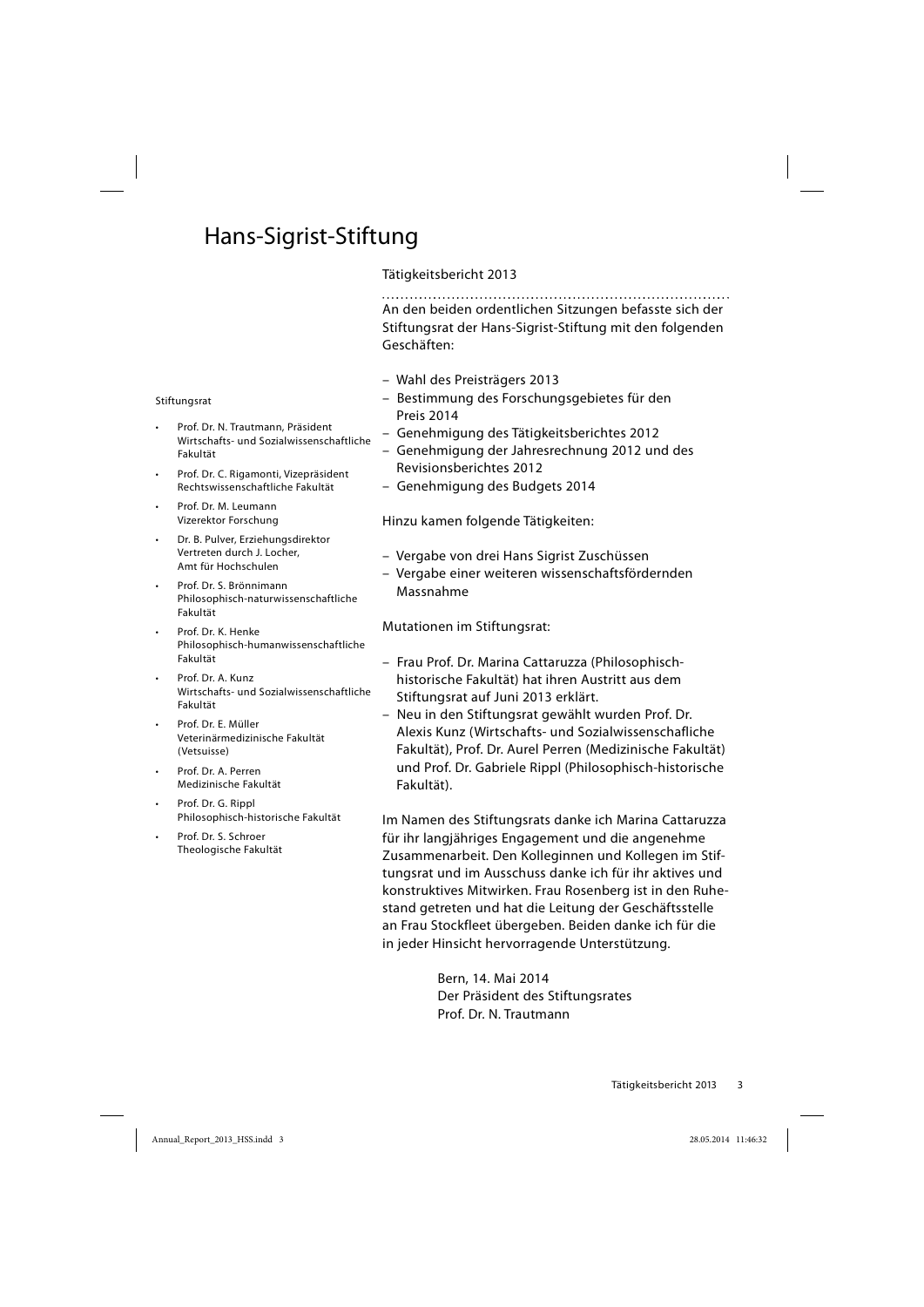## 2013 Hans Sigrist Prize Stem Cell Applications in Regenerative Medicine

A committee of experts, under the leadership of Prof. Dr. Eliane Müller, Institute for Animal Pathology, Vetsuisse, University of Bern, presented a list of three finalists to the Board for the 2013 Hans Sigrist Prize in the field of Stem Cell Applications in Regenerative Medicine. On May 14, 2013, the board selected Prof. Dr. Yoshiki Sasai, RIKEN Center for Developmental Biology, Kobe, Japan as the 2013 Hans Sigrist Prize Winner.



Prof. Yoshiki Sasai, M.D., Ph.D.

Laudatio:

Professor for Organogenesis and Neurogenesis at the prestigious RIKEN Center for Developmental Biology is one of the internationally most distinguished and currently most innovative researchers in this year's prize field "Stem Cell Applications in Regenerative Medicine". His discovery of the "self-organizing principle of tissue" allows the stem cell-mediated reconstruction of three-dimensional tissues. The growth of the retina, responsible for vision in the eye, as well as perfectly organized three-dimensional brain and gland structures count amongst his most recognized achievements worldwide. Prof. Sasai receives the 2013 Hans-Sigrist Prize for his outstanding and innovative stem cell discoveries in the field of stem cell-mediated organogenesis, which pave the way for the next-generation of regenerative medicine.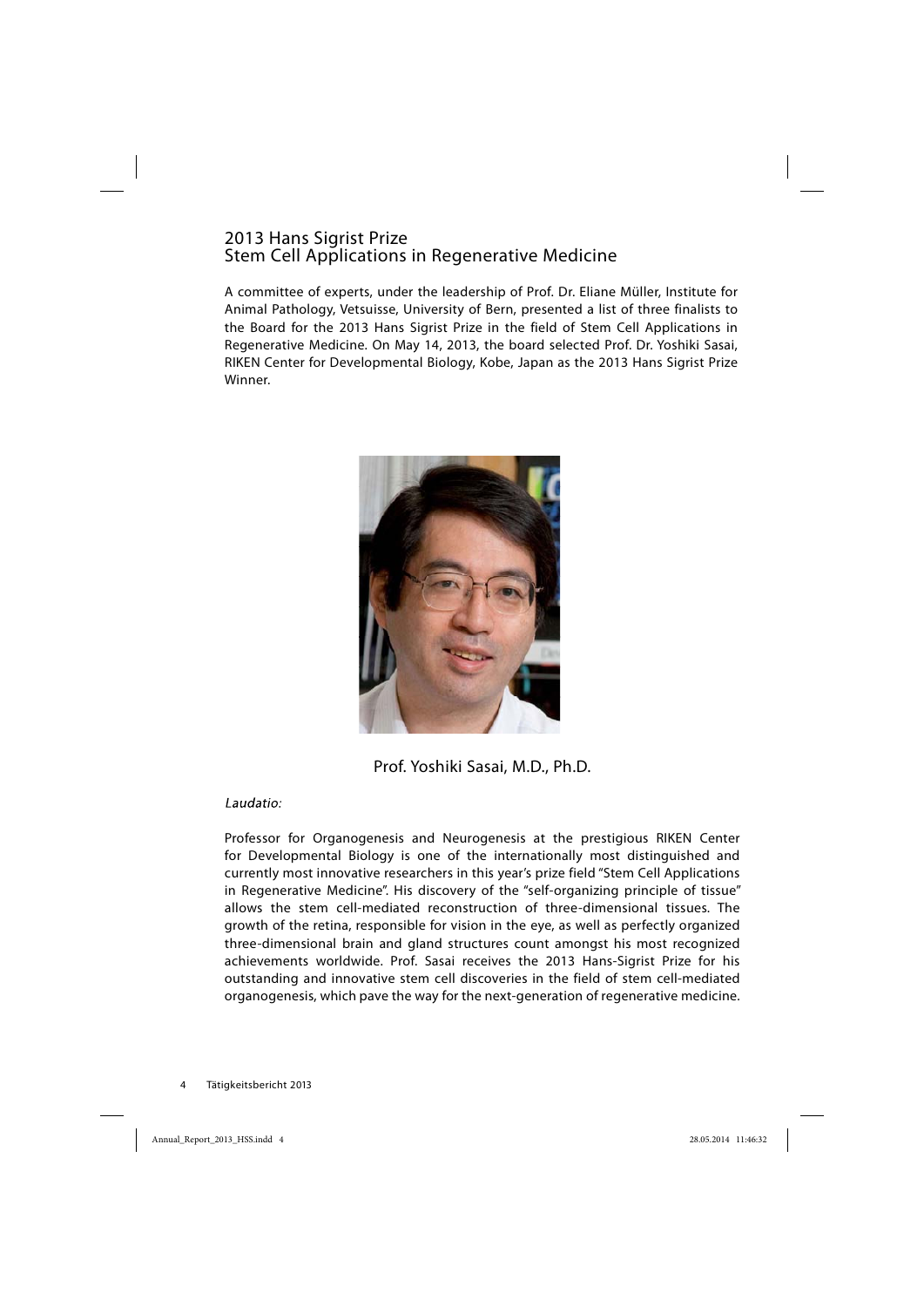## An Interview with the 2013 Hans Sigrist Prize Winner

While Prof. Dr. Yoshiki Sasai, our 2013 Hans Sigrist Prize winner, was in Bern to receive the prize at Dies Academicus in December, our Foundation Manager from the Hans Sigrist Foundation (HSF) sat down with him to ask him a few questions about his research and future plans.

## HSF: Can you tell us a little about your recent work, aimed at our readers who are not stem cell scientists?

Sasai: I am particularly interested in the field of embryo origin, how complex organs such as brains or eyes can form, from relatively simple cells called stem cells. It is a mysterious process. Although these complex organs form in the mother's body, it is not like the mother put her hands into her body and made a nice shape. Actually, what happens is that after conception, the fertilized egg keeps on dividing, and somehow, these cells spontaneously develop the structure including organs before the embryo is formed. This is not simple, spontaneous generation, but it is programmed. Because if you have a brother who is a homozygous zygote (identical twin) with you, he should be very similar to you in many senses, including the shape of body and shape of organs, but homozygous twins are not totally genetically encoded. But most of organ development is genetically encoded. A mouse makes a mouse eye, a human makes a human eye. I found that this is a very interesting and mysterious area of biology, so over the last 12 years, my laboratory has been challenging this question, by using stem cell cultures to recapitulate organ development.

#### HSF: What made you use the specific approach that you did to working with stem cells. What inspired you to make the changes you did to stem cell research?

Sasai: What we really wanted to do was recapitulate the baby's development that usually happens in the body. We wanted to bring that into the in vitro context. In mammalian development, including human development, part of the body comes from only 30 cells, it is a ball of 30 cells, present in the conceived embryo, that is called the inner cell mass. These cells can become anything and everything in the body - brain, heart, bone, or gonadal tissue, the sperm and egg. They are the almighty kind of cells, the totipotent stem cells; they can develop into any kind of cells. In this field, we call that differentiation. In the end, a neuron is a neuron, and a heart is a heart, and a heart will not become a neuron anymore. There are two things we improved to recapitulate organ development from stem cells in culture. The first one is substantial improvement of the differentiation protocol. The stem cells can be steered to differentiate into a specific lineage of cells, such as cerebral cortex tissue or retinal tissue in the eye. Initially, over the last 15 years or so, many people in the field are working on this kind of differentiation to get 10 or 20 percent efficiency. In our case, we improved our culture in such a way that the cells of interest occupy more than 40 to 50 percent of the entire culture.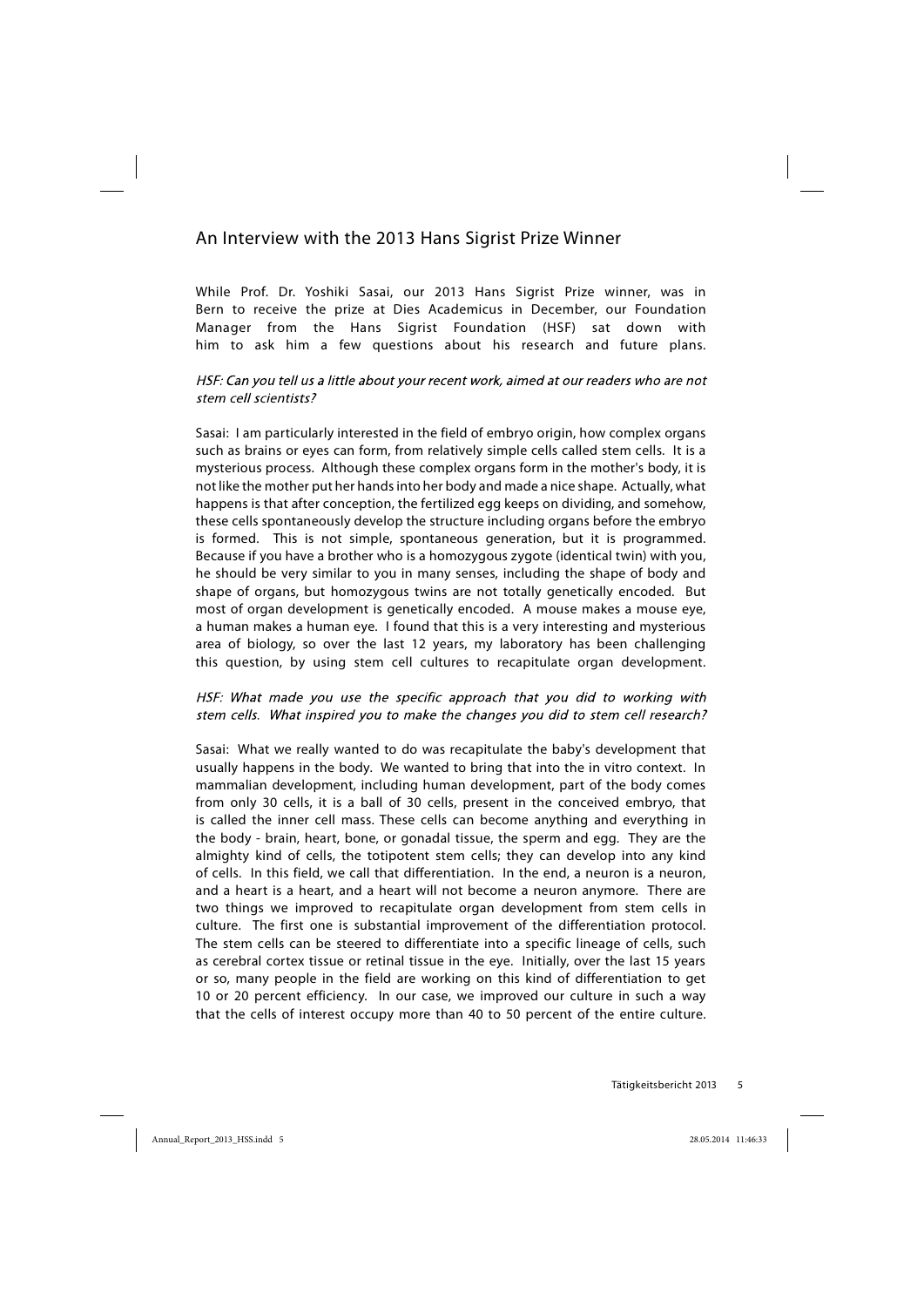Once the cells of interest occupy 1/3 of the culture, we found something special happening. When the cells of interest are mixed with other kinds of cells, for example, if the cortex cells are mixed with other brain tissues in the culture, they do not do much, they just become cortical neurons. So, that is O.K., and that is probably O.K. to be used for regenerative medicine, or to be used for drug discovery for Alzheimers disease.

#### HSF: So the researchers would test the drugs on the cells?

Sasai: Yes, but we reached the condition where the differentiation efficiency is more than a third, like 40 or 50 percent, then the majority of the population starts to do their own job, by talking to each other. So, they started very complex intercellular interactions, cell-cell interactions. And without external instruction, without my instruction, they started their own program that is internally programmed in their genome. So, it is like, if you are a cell, let's say you are a cortical neuron, when you see at a party that there are lots of different kinds of people, cortical neurons, heart muscles, and eye cells, and so on, then probably you do not feel like, "I should be just one of them." But when you see that the guys and girls all around are cortical neurons, you start to talk to each other and say "Let's make our structure, let's make cortical tissue".

#### HSF: So, it's sort of like peer pressure?

Sasai: Yes, and this community effect apparently has a threshold, it only happens when it reaches a critical level of cells of the same kind. Then, their intercellular interaction becomes really strong, and they start some kind of structurization - they start to make structures, even in vitro.

I do not know about the people in Switzerland, but perhaps I can best explain it by saying if you go to somewhere like Munich, at Oktoberfest, and you have 40 or 50 people, and they start to drink, and wrap their arms around each other's shoulders and sway back and forth and sing. This would not happen if these guys are just in the middle of New York. So, this is the community effect. And the way they do it is Bavarian type, because it is programmed from their childhood. So, my finding was first that when the number of cell progenitors accumulates and reaches the critical mass, then they start their own program. That is one thing.

The second thing is that we invented a 3D culture. Most of the previous stem cell work used a 2D culture, so that the cells are attached to the culture plate as a monolayer. In the body, there is no cell that actually behaves that way, especially in the brain or eyes, which are my interest. They are not one sheet of cells, they have a 3D structure. Being pasted to the bottom of the culture plate is like crucifying them - they are under very strong stress and they do not have freedom. So, we decided to make 3D cultures of several thousand cells, and culture them in a homogenous medium, which has been optimized to induce a retina, for instance, or cortical tissue. So, when you culture that, it becomes retinal or cortical cells, depending upon the medium you choose. Then, I just let them do what they want to do. It is like a boy meets a girl, but in front of the parents, they will not do anything at all.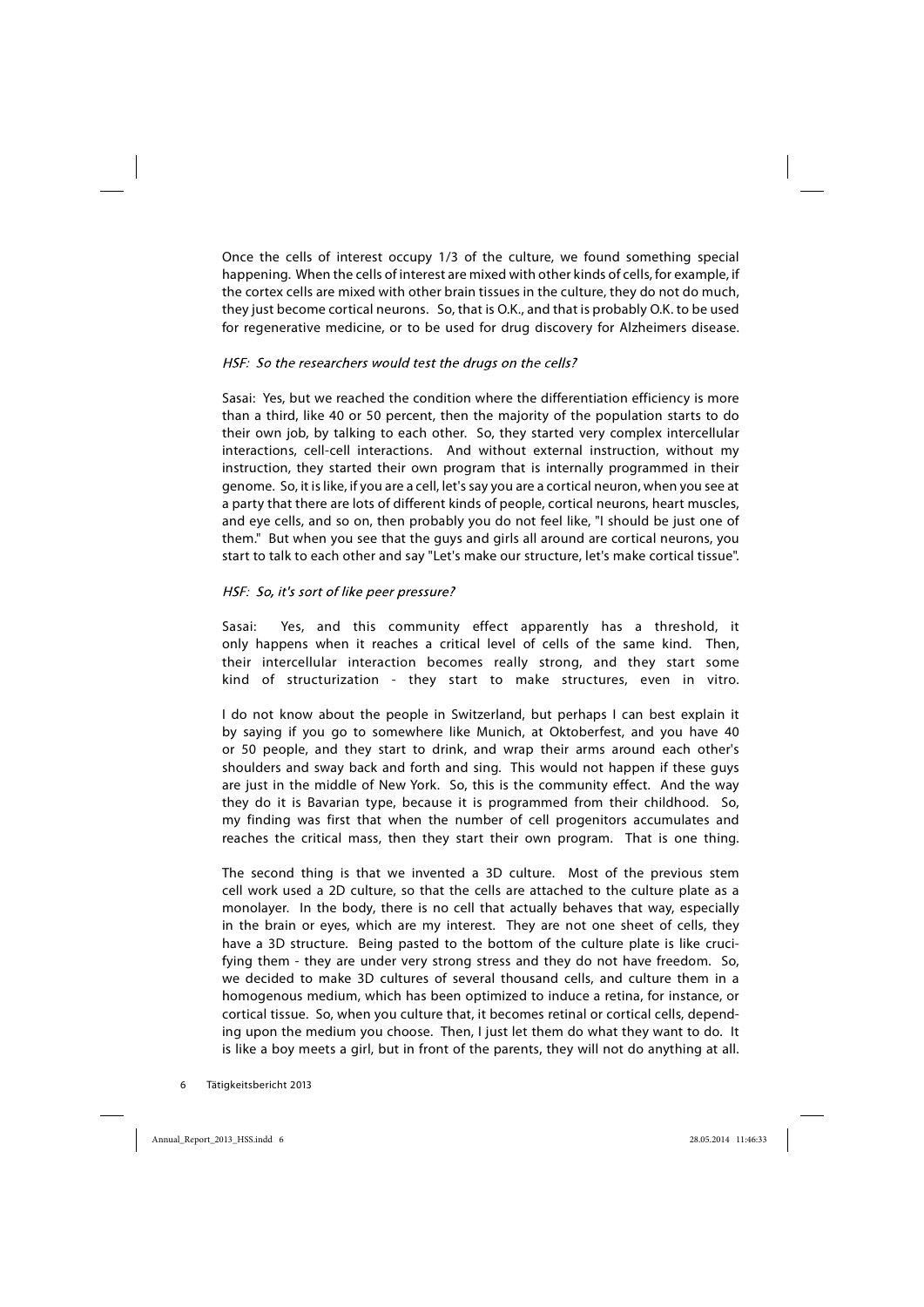Anyway, they start making a single tissue, but in the case of retinal cells, they really make a fetal eye structure, in the correct size and the correct shape, in other words, they know what to make.

## HSF: That's fascinating.

Sasai: It is fascinating. Each cell probably does not know what to make, but as a mass of cells, several thousand cells, if they are already committed to becoming a retina, then they make retinas. You can easily imagine what would happen with Munich people, if you have 3,000 of them, with beer in the medium, well, that is what is programmed. It was really difficult to analyze these things in vivo, in the embryo, because there are so many different tissues around, so you cannot analyze cell-cell communications, but when you take it out into a culture tube, with minimal components, you can observe it, because it is not surrounded by all the other tissues. This size of such a structure is about 0.5 mm to 1 mm. This size is called mesoscopic, not macroscopic or microscopic, but somewhere in the middle.

It is not New York, but it is not a very small old town, but the size of .... I do not know.

HSF: How many cells did you say it is?

Sasai: Around 3,000 or 4,000.

#### HSF: So, it is a thriving Swiss village.

Sasai: Right. Probably there, you do not need parliament or say, local laws, but they know what they have to do, how to make their village, just by talking to each other.

HSF: So, you let a certain type of cells rule themselves because they know what to do?

Sasai: My finding, what it means, is that there are lots of local rules that determine the fine structure, that are working, not just through dictated instructive signals, say control towers. There are some, but most of the fine structures are locally determined. For instance, the eye, is a local autonomous kind of development. But where to make the eye, is dictated by organizer signals. We found a new concept at the mesoscopic level for cell autonomy over cell society.

#### HSF: Can you tell us about the implications of these 3D cultures?

Sasai: Conventionally, when you do tissue analysis, you make a slice of the tissue and stain it with a certain colored medium, and then look at it under the microscope. Each slice gives 2D information. These days, at the mesocopic level (1 mm or less), you do not have to make slides. We have optic slicing, providing 3D images, similar to a CAT Scan. In cooperation with Olympus, we have optimized that for 3D. We have also further improved the incubator, we make it fit with this 3D microscope, so you can keep on recording all the cells in the culture for more than 2 weeks, the entire process, from 3,000 cells, watch them growing, growing, making an optic cup, etc., capturing everything at the single cell level - that is amazing. This is called in toto imaging.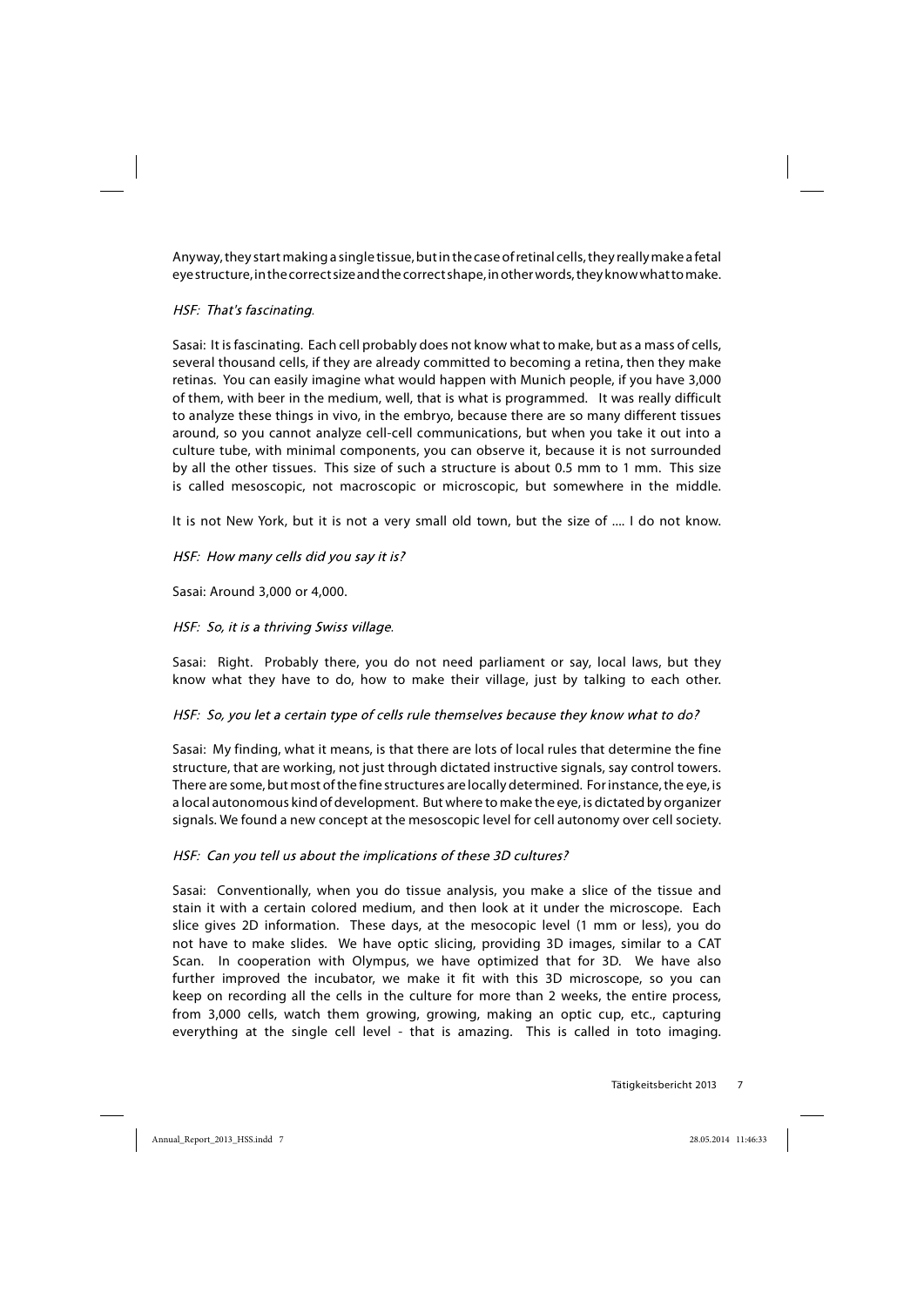So from that kind of information, we could extract some mechanisms, on how the optic cup forms spontaneously. The spontaneous formation of optic cups, is very, in a sense, strange, because no one pushes it to make this kind of structure. We could learn that only three local tissue mechanics, when they are combined in the right order, can make this optic cup shape.

HSF: Where do you hope to go next in your work, and how will the Hans Sigrist Prize money help you reach that next step?

Sasai: I have two directions in mind for my studies.

The first thing is the basic question, the main concept I would like to pursue, is how multiple cells, like a thousand cells, can interact in a complex way, to make all the structures, such as organs. This is fundamentally important, because the cells are not like just a block in form, the cell itself divides and changes shape and moves in a very flexible way. Cell-cell interactions are very flexible as well, and also dynamic, involving many cells. Common sense will tell you that what ends up, should be chaotic, there is no order. Each element is so flexible, their relationships are very flexible. What happens should be just a mess.

#### HSF: Anarchy, right?

Sasai: Yes, but during development and also in the stem cell culture system, the opposite is reality, at least under certain conditions. From just a simple aggregate of cells, you can make an eye. This is a very basic biological question this is how our body is made. God somehow made an amazing program that self-develops, so that the cells are dividing and dividing, talking to each other, and make a very ordered thing. I want to understand the principles of that.

The second thing is to transfer our technology to translational researchers and pharmaceutical companies, so that they can use real tissue, not cells, for their therapeutics or drug discovery. For instance, our method of self-organization of the retina, can make a human retina structure, with all the components in it, and they are very, very similar, even in their fine structure. So, now you have a very young retina in your reach, which you have never been able to get previously. We are transferring this technique to biologists in such a way that they can develop the method of transplantation for diseases of the eye, especially retinitis pigmentosa, in which photo receptors are gradually dying, and over time, ends up in an almost total loss of vision. The treatment of this is very difficult, because photo receptors are not easily obtained, and also the number and the density of photo receptors in the eye are under an amazing level of attack. You cannot really rescue these patients by injecting a few cells into their eyes. So, now we have a real retina, having a lot of photo receptors, as a seed. It gives a totally different chance for translational researchers to make a new transplantation method. That is what I really hope. I am helping them to improve. A deeper understanding of the basic principles is also very helpful here.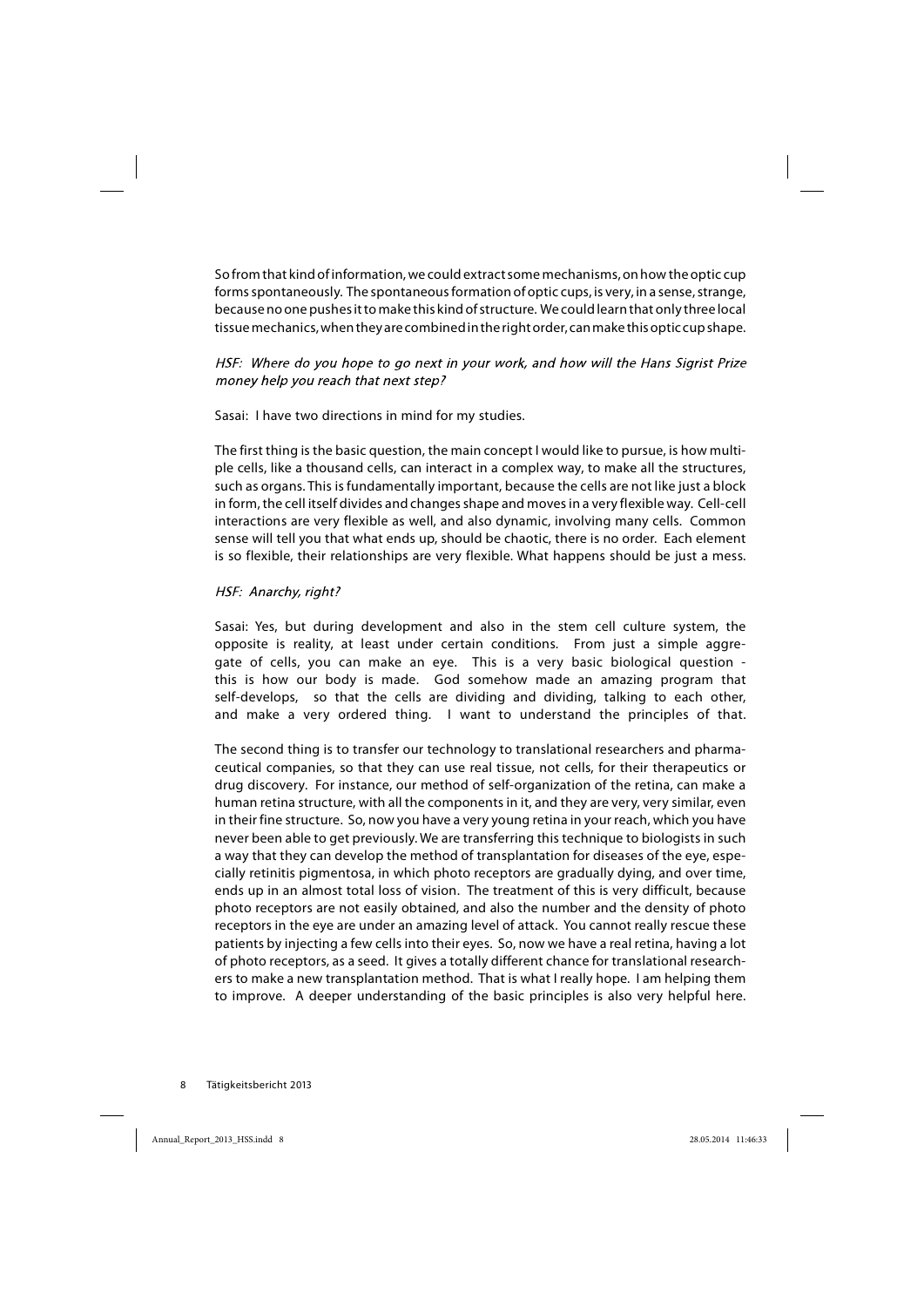I really appreciate the Hans Sigrist Prize, as it will allow me to do new principle-based studies, for which it is harder to find funding. The government or companies are more interested in funding translational research.

## HSF: The foundational work is where you think the Hans Sigrist Prize will be the most helpful?

Sasai: Yes. Also, I really need to have wider contact with non-biologists, because this kind of multicellular interaction that orders the structure, that is called the self-organization, this field was previously a part of complex physics. Also, we need to develop more fine measurement devices, like new microscopes, so I need to discuss and collaborate with many people around the world, with different specialties, so this award will also help me travel to meet these people. Also, probably, I will use this prize money to help make a sort of prototype machine for some kind of measurement. That would make me happy.

HSF: Could you tell me a bit about your experience so far on this, your first trip to Bern and to the University of Bern.

Sasai: Yes, I had the chance to spend the day yesterday with Prof. Eliane Müller at the Vetsuisse Faculty and meet her staff. I discovered that the culture medium I am using, actually two of them, are from her spin-off university venture, CELLnTEC advanced systems AG. We discussed which medium is good for which kind of cultures. They told me they are further improving some of their culture mediums, and I got a couple of new beta testing bottles.

HSF: Great, so we are sending you back with souvenirs from the University of Bern that may be useful in your research too!



2013 Hans Sigrist Prize Winner Prof. Dr. Yoshiki Sasai, with University of Bern Rector Prof. Dr. Martin Täuber, at the 2013 Dies Academicus ceremony. (Photo Copyright: University of Bern, Communications Section).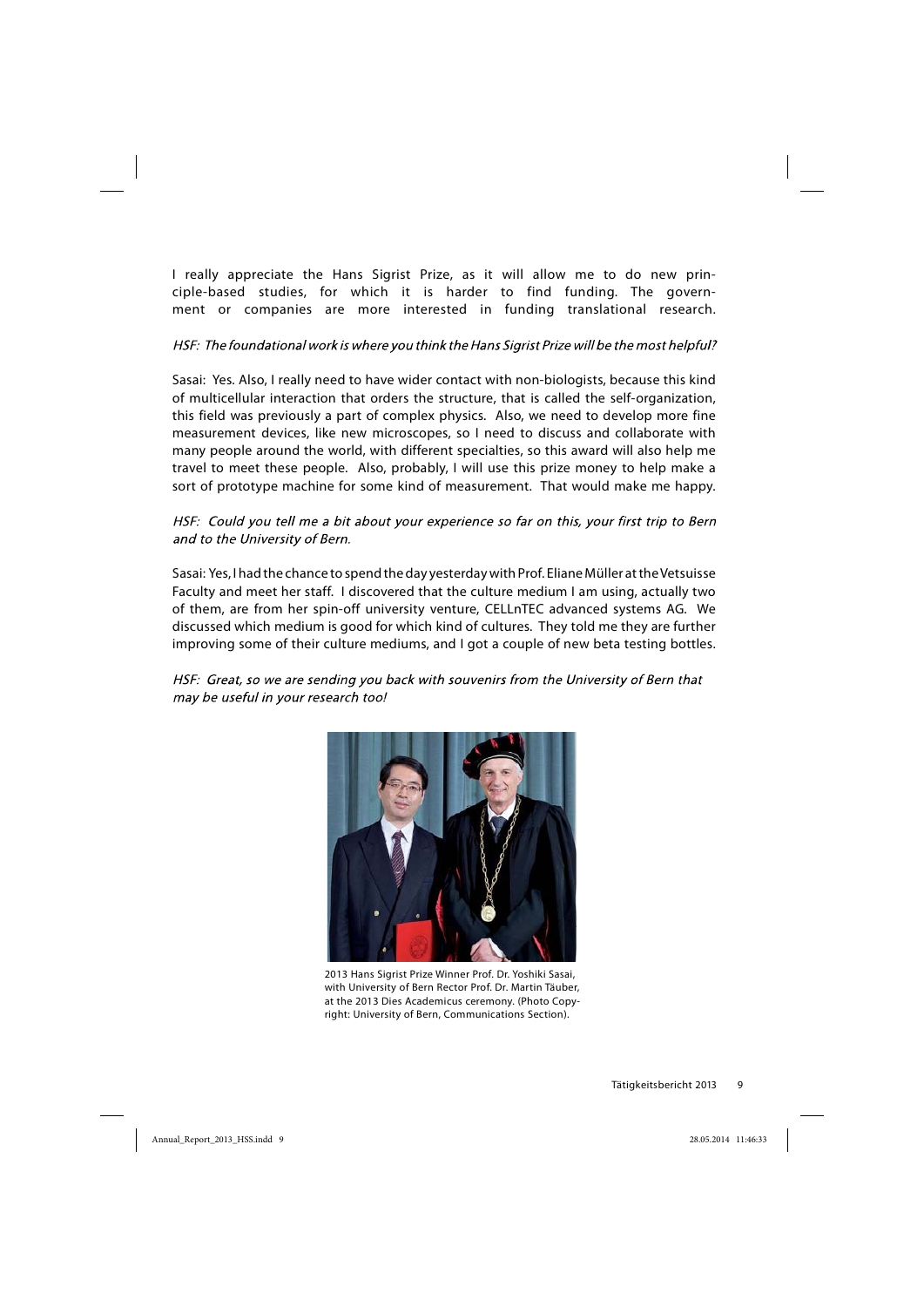## HANS SIGRIST SYMPOSIUM 2013

Unter dem Titel «Stem Cell Applications in Regenerative Medicine», organisierte Frau Prof. Dr. Eliane Müller, Institut für Tierpathologie, Vetsuisse, Universität Bern, ein Symposium mit dem Preisträger und weiteren weltweit renommierten Referenten:

- Yoshiki Sasai, M.D., Ph.D., RIKEN Center for Developmental Biology, Kobe, Japan Self-organization of Neural Patterns and Structures in Multicellular Systems
- Eliane J. Müller, Ph.D., Institute of Animal Pathology, University of Bern A New Light on an Old Molecule: Cadherin Signaling in Epidermal Stem Cells
- Tewis Bouwmeester, Ph.D., Novartis Institutes for Biomedical Research (NIBR), Stem Cell Division, Basel Organoid Cultures for Target Validation and Drug Discovery
- Eduardo Moreno, Ph.D., Institute of Cell Biology, University of Bern The Secret Society of Stem Cells
- Lorenz Studer, M.D., Sloan-Kettering Institute, New York Human Pluripotent Stem Cells: From Developmental Biology to Disease Modeling and Cell Therapy
- Volker Enzmann, Ph.D., Department of Ophthalmology, University of Bern Müller glia - Cells of Choice for Endogenous Regeneration in the Retina?
- Elena Cattaneo, Ph.D., Laboratory of Stem Cell Biology, Università di Milano Translating the Natural History of Human Striatal Development into Pluripotent Stem Cell Differentiation



From left to right, Tewis Bouwmeester, Lorenz Studer, Elena Cattaneo, Norbert Trautmann, Eduardo Moreno, Yoshiki Sasai, Volker Enzmann, and Eliane Müller.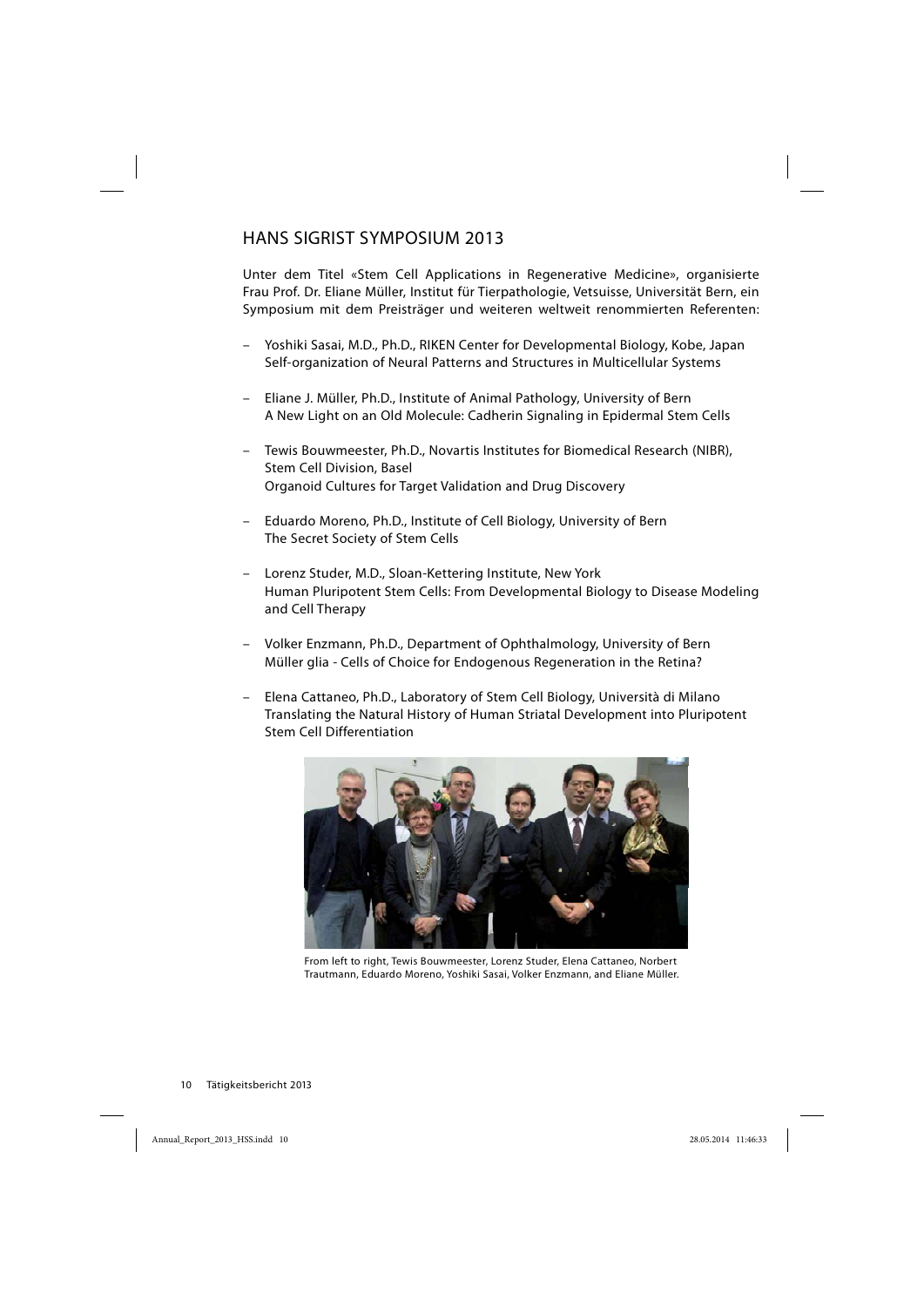## FORSCHUNGSGEBIET FÜR DEN HANS SIGRIST PREIS 2014

Der Stiftungsrat hat in der Herbstsitzung vom 30. Oktober 2013 dem durch Frau Prof. Dr. Brigitte Studer in einem engagierten Referat vorgestellten Forschungsgebiet "Historische Erklärungsansätze zur weiblichen Prekäritat" für den Preis 2014 zugestimmt. Dieses Gebiet wurde von der Philosophisch-historischen Fakultät mit Unterstützung des Interdisziplinären Zentrums für Genderforschung und der Theologischen Fakultät der Universität Bern vorgeschlagen. Frau Prof. Brigitte Studer wird in Zusammenarbeit mit den erwähnten Fakultäten ein Evaluationsgremium berufen. Die Wahl des Preisträgers oder der Preisträgerin durch den Stiftungsrat erfolgt im Mai 2014.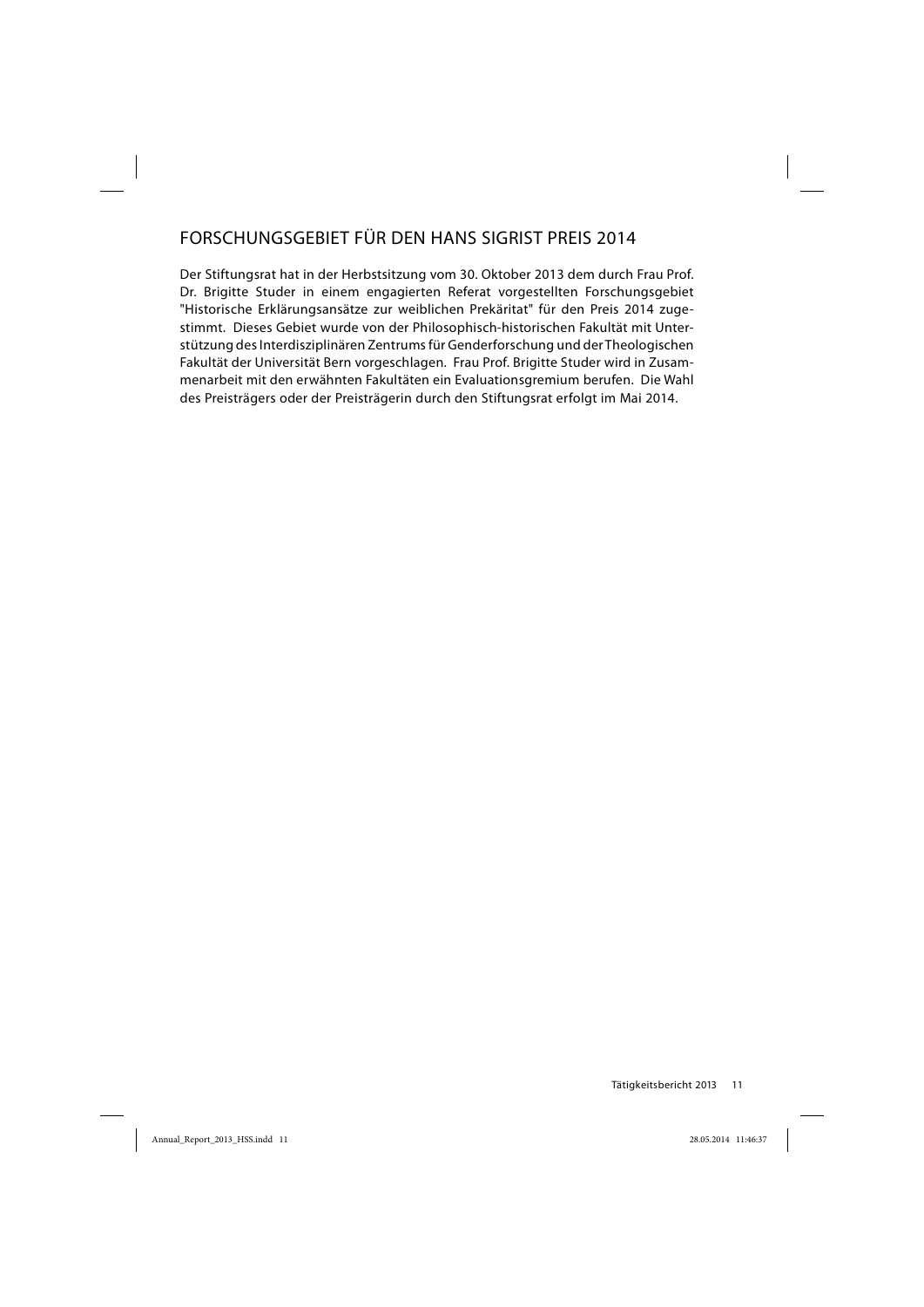## 2013 HANS SIGRIST SUPPLEMENTARY GRANTS (ZUSCHÜSSE)

In 2013, the Foundation approved three applications for Hans Sigrist Supplementary Grants for a total amount of 8,500 CHF:

## Prof. Dr. Mark Nixon, University of Reading, United Kingdom

Prof. Dr. Oliver Lubrich, Institute of Advanced Studies in the Humanities and the Social Sciences (IASH), requested 6,000 CHF for a six-month grant for Prof. Mark Nixon from the University of Reading (United Kingdom). While at the University of Bern, Prof. Nixon, who serves as the Director of the Beckett International Foundation at the University of Reading, and who is the current President of the Samuel Beckett Society, worked together with Prof. Lubrich on a two-volume edition of Samuel Beckett's German Diaries (1936-1937). These diaries are the last significant unpublished work of Irish author and Nobel Prize winner Samuel Beckett and shed light not only on the author's thoughts and on the development of his style but also on the situation in Germany during his travels in 1936-1937. Professor Nixon also taught a full MA seminar on Beckett and gave a lecture and workshop for doctoral students.

## Prof. Dr. Francesca Levi-Schäfer, Hebrew University of Jerusalem, Israel

Prof. Dr. Hans-Uwe Simon, Institute for Pharmacology, requested 1,000 CHF for a one-month grant for Prof. Dr. Francesca Levi-Schäfer from The Hebrew University of Jerusalem (Israel). They worked together on the project "Expression Associated with Mast Cells and Eosinophils in Atopic Dermatitis and Psoriasis: Does it Correlate with Hypoxia and Angiogenesis?". They reported that the data obtained in this study might shed light into the fine mechanisms regulating mast cells and eosinophils in in vivo inflamed tissues and validate previous in vitro evidences found on isolated cells.

## Prof. Dr. Joerg Schaefer, Columbia University, USA

Prof. Dr. Hubertus Fischer, Institute for Climate and Environmental Physics, requested 1,500 CHF for a six-week grant for Prof. Dr. Joerg Schaefer of Columbia University's Lamont-Doherty Earth Observatory (U.S.A.). While in Bern, Prof. Schaefer worked together with Prof. Fischer and Prof. Thomas Stocker to map and date glacier margin sediments (e.g. moraines) and bedrock, applying the cosmogenic nuclide surface exposure dating method. Comparing these glacier culminations with temperature and hydrological records from other climate archives yields a first-order sensitivity function of the respective glaciers to temperature and precipitation change. They expect to work together again in 2014 and to publish their results then.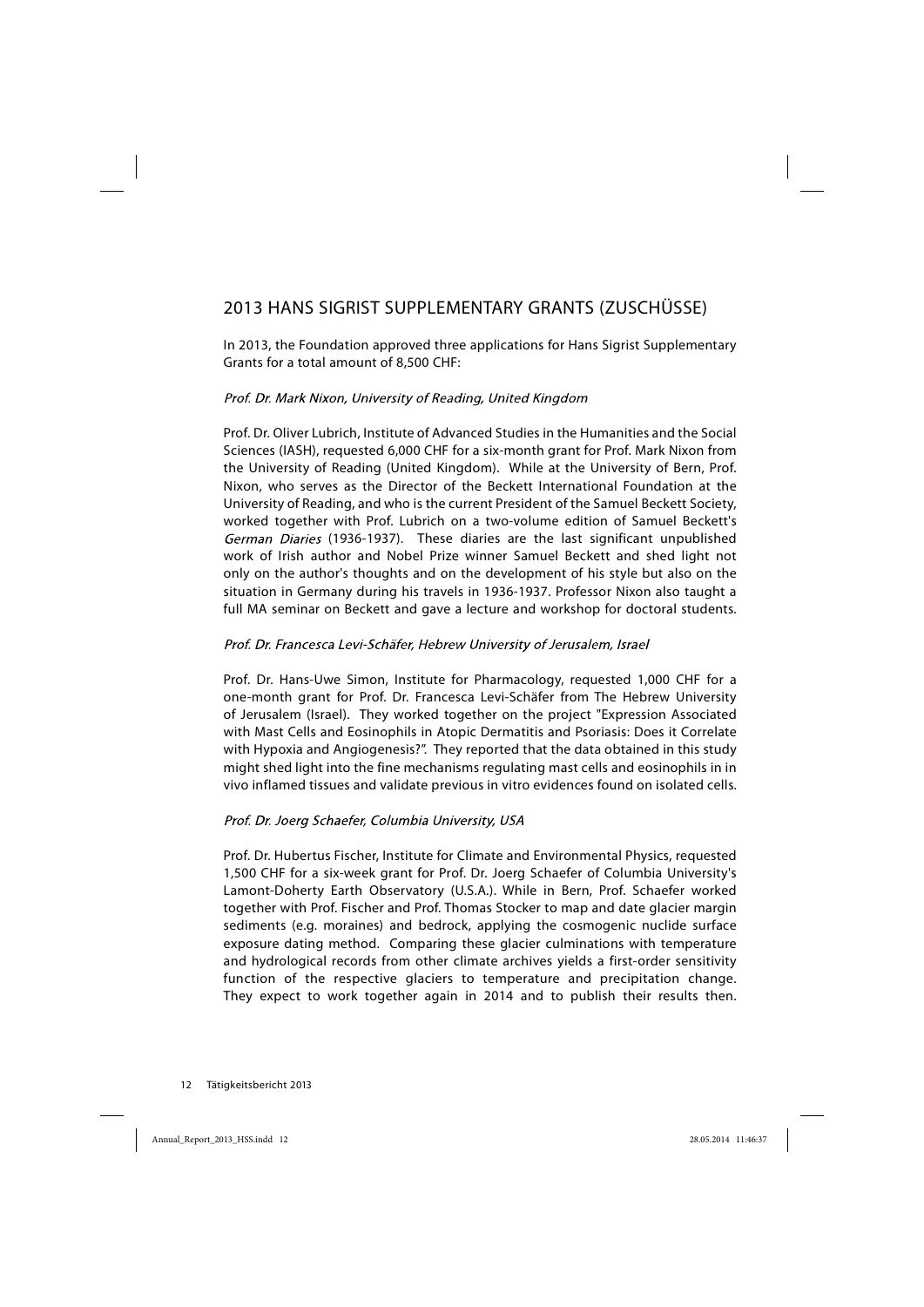## APPLYING FOR A SUPPLEMENTARY GRANT (ZUSCHUSS)

Hans Sigrist Supplementary Grants are meant to supplement, but not fully fund, the cost of a research visit to the University of Bern. Given the high cost of living in Bern, the Foundation offers up to 1,000 CHF per month, pro-rated weekly, to assist professors from other universities with their living costs while conducting a project in cooperation with a University of Bern faculty member. The foundation accepts applications for supplementary grants (Zuschüsse) on a rolling basis. Applications must be submitted at least six weeks before the proposed research visit, in order to allow time for consideration. However, because the foundation has a fixed annual budget for these grants, earlier applications are encouraged. The request/application for a Supplementary Grant must made by the University of Bern host professor. Full details on the application process (in English) are available on our website at www.sigrist.unibe.ch.



2013 Hans Sigrist Supplementary Grant recipient Joerg Schaefer, sampling an erratic boulder on a moraine for cosmogenic nuclide surface exposure dating in Graubünden, as a part of the research project, "Glacier Change in the Alps, The Little Ice Age".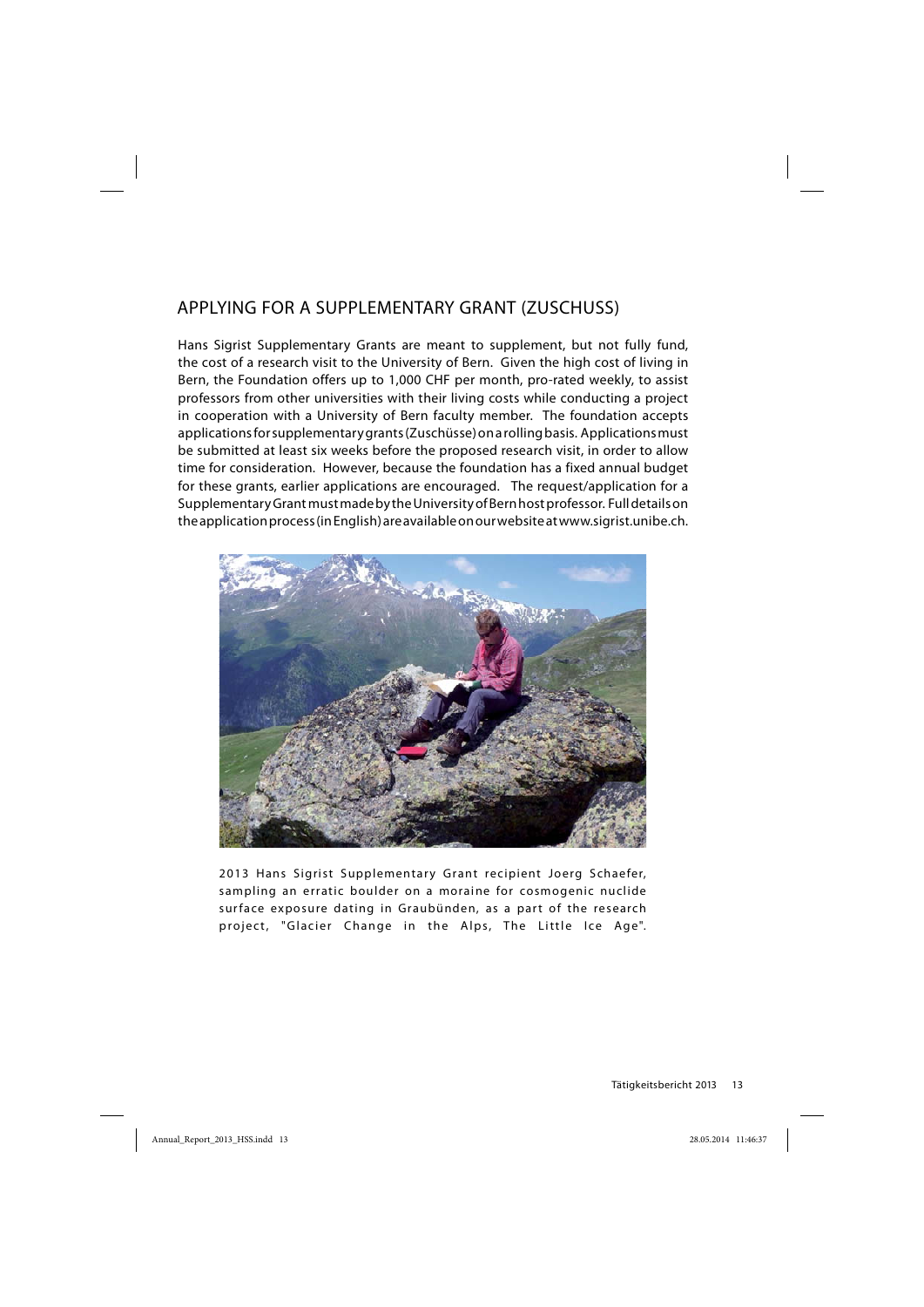## FORSCHUNGSAUSZEICHNUNG UND -FÖRDERUNG DURCH DIE HANS-SIGRIST-STIFTUNG

Die Hans-Sigrist-Stiftung hat seit ihrer Gründung zahlreiche Persönlichkeiten aus Bern, aus der Schweiz sowie aus dem Ausland auszeichnen und unterstützen können. Nachstehend werden alle Preis- und Stipendiumsempfänger und -empfängerinnen aufgeführt. Zu erwähnen ist, dass zahlreiche dieser Persönlichkeiten nach der Auszeichnung durch die Hans-Sigrist-Stiftung ihre wissenschaftliche Laufbahn mit grösstem Erfolg fortgesetzt haben, was u.a. auch auf den innovativen Charakter der Hans Sigrist Unterstützung schliessen lässt. So erhielt Robert Horvitz, unser erster Preisträger 1994, acht Jahre später den Nobelpreis, und 2009 wurde der frühere Hans Sigrist Preisträger (Preis 1997), Prof. Jack W. Szostack, zusammen mit Elisabeth Blackburn und Carol Greider mit dem Nobelpreis für Medizin ausgezeichnet.

## BISHERIGE TRÄGERINNEN UND TRÄGER DES HANS SIGRIST PREISES

| 1994 | Prof. H. Robert Horvitz, Massachusetts Institute of Technology, USA<br>Apoptosis - Der programmierte Zelltod                                                        |
|------|---------------------------------------------------------------------------------------------------------------------------------------------------------------------|
| 1995 | Prof. Joseph P. Newhouse, Harvard University, USA<br>Gesundheitsökonomie                                                                                            |
| 1996 | Prof. Frantisek Smahel, Karls-Universität Prag, Tschechien<br>Geschichtliche Erforschung von Ostmitteleuropa                                                        |
| 1997 | Prof. Gerald F. Joyce, Scripps Research Institut, USA, und<br>Prof. Jack W. Szostak, Harvard Medical School, USA<br>RNA – Schlüsselmolekül zur Entstehung von Leben |
| 1998 | Dr. Michel Orrit, Centre de Physique Moléculaire Optique et<br>Hertzienne, Université de Bordeaux, Frankreich<br>Chemische Grundlagen neuartiger Materialien        |
| 1999 | Prof. Joan W. Scott<br>Institute for Advanced Study, Princeton, USA<br>Neue Erkenntnisse in der Geschlechterforschung                                               |
| 2000 | Prof. Elsa Tamez, Universidad Biblica Latinoamericana, Costa Rica<br>Kontextuelle Bibelhermeneutik                                                                  |
| 2001 | Prof. Jan Johansson, Karolinska Institutet, Schweden<br>Biologische Grenzflächen: Die innere Lungenoberfläche                                                       |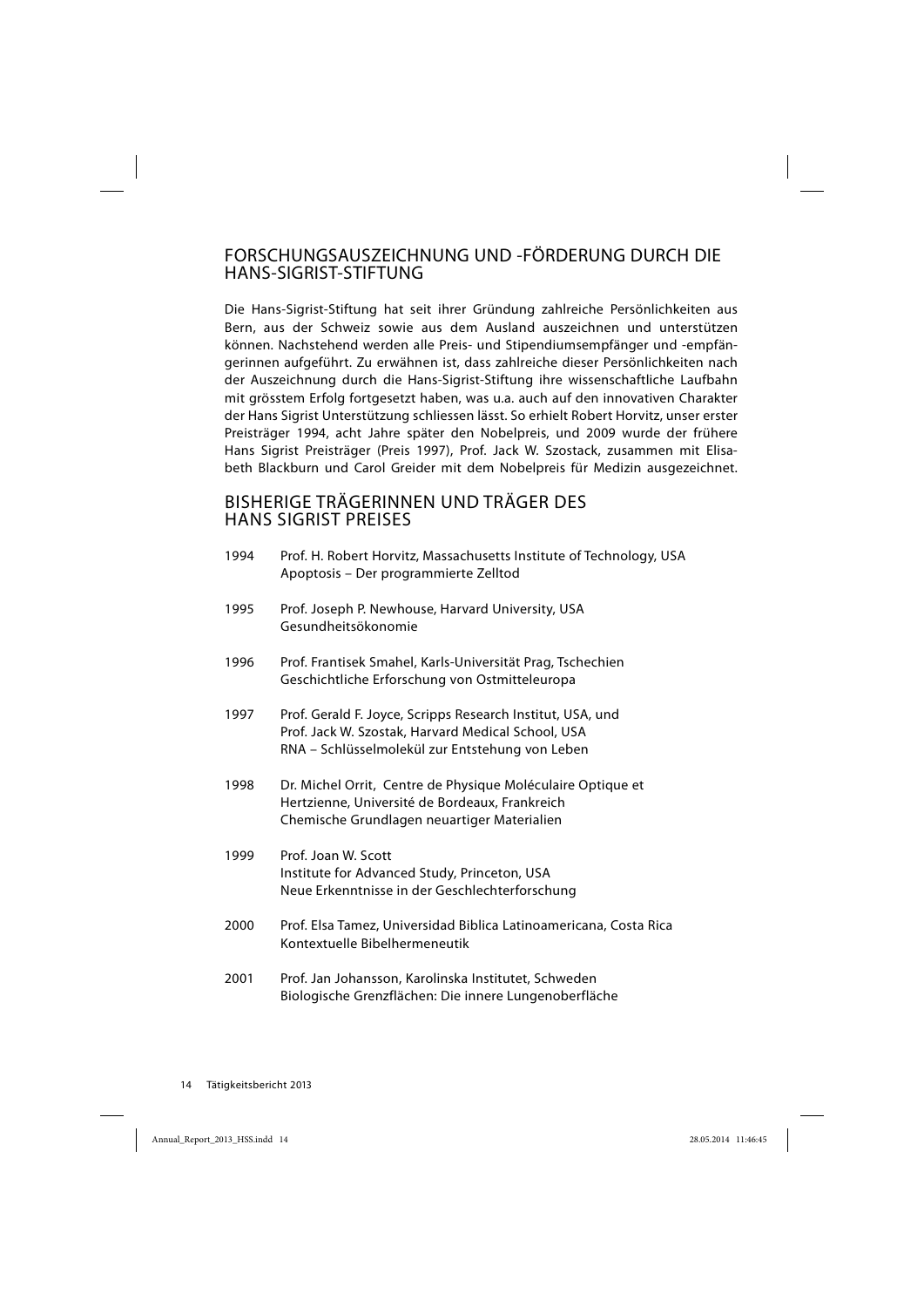| 2002 | Dr. Jorge Galàn, Yale University, USA<br>Pathogen-Wirt-Interaktion                                                                                                 |
|------|--------------------------------------------------------------------------------------------------------------------------------------------------------------------|
| 2003 | Prof. Dr. Emilio Gentile, Università «La Sapienza», Rom, Italien<br>Politische Religionen als Merkmal des 20. Jahrhunderts                                         |
| 2004 | Prof. Dr. Christopher Pollitt, Erasmus University, Rotterdam, Niederlande<br><b>Public Governance</b>                                                              |
| 2005 | Prof. Dr. Stephen Elledge, Harvard Medical School, Boston, USA<br>Qualitätskontrolle in lebenden Zellen                                                            |
| 2006 | Prof. Dr. David M. Richardson, Stellenbosch University, Südafrika<br><b>Biological Invasions</b>                                                                   |
| 2008 | Prof. Dr. Andreas Feldtkeller, Humboldt-Universität, Berlin, Deutschland<br>Religionen – Wahrheitsansprüche – Konflikte – Theologien:<br>Theoretische Perspektiven |
| 2009 | Prof. Dr. Patrik Vuilleumier, Universität Genf, Schweiz<br>Kognitive Neurowissenschaft                                                                             |
| 2011 | Prof. Dr. Nicola Lacey, University of Oxford, United Kingdom<br>Rechtsstaat und Spätmoderne                                                                        |
| 2012 | Prof. Dr. Stephen A. Boppart, University of Illinois, USA<br>Diagnostische Lasermedizin                                                                            |
| 2013 | Prof. Dr. Yoshiki Sasai, RIKEN Center for Developmental Biology, Kobe, Japan<br>Stem Cells in Regenerative Medicine                                                |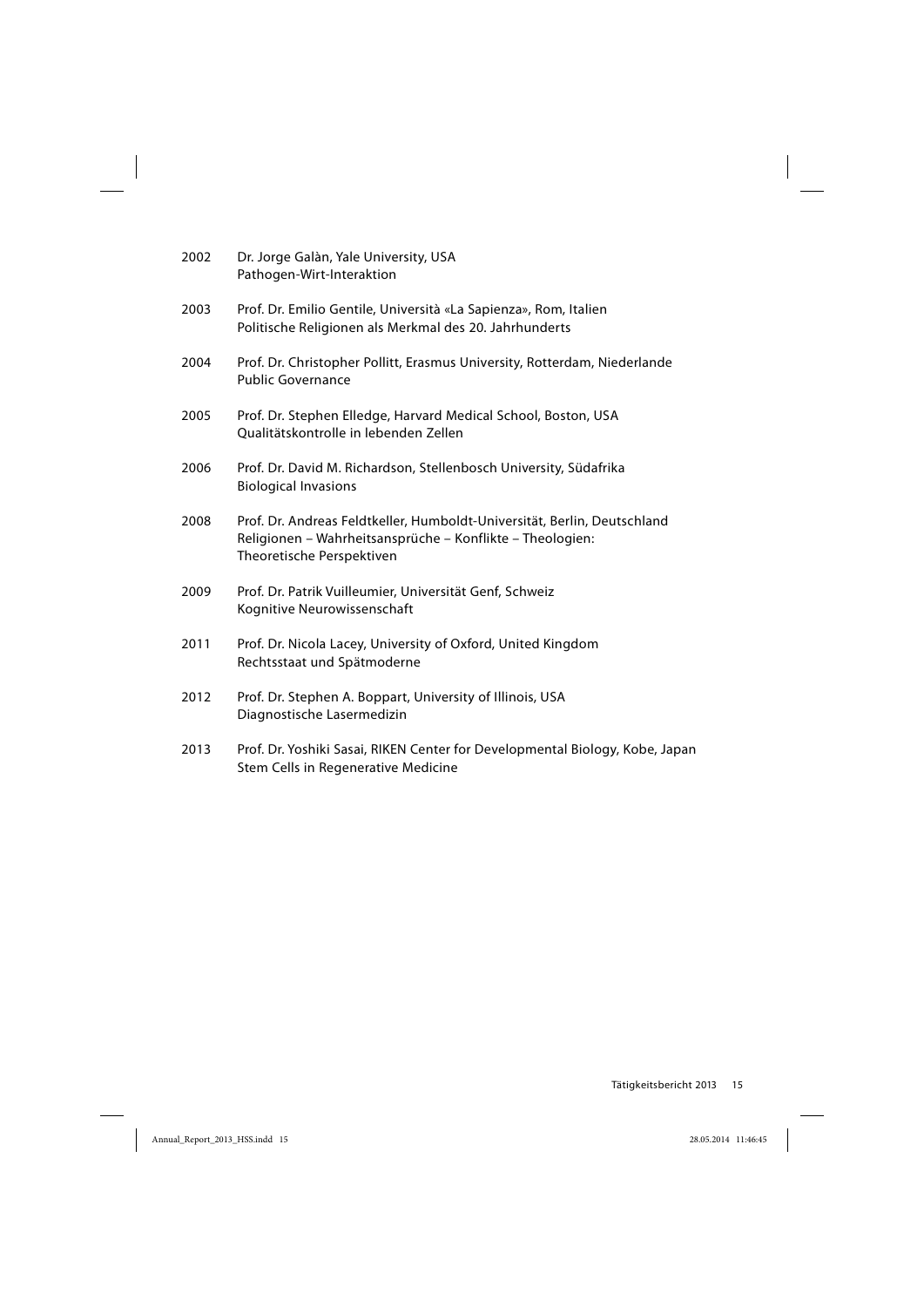## BISHERIGE EMPFÄNGERINNEN UND EMPFÄNGER VON HANS SIGRIST STIPENDIEN

| 1994 | Dr. Michael Gerfin<br>Rechts- und Wirtschaftswissenschaften                                                                                                                                                                                |
|------|--------------------------------------------------------------------------------------------------------------------------------------------------------------------------------------------------------------------------------------------|
| 1996 | Dr. Petra S. Hüppi<br>Klinische Forschung                                                                                                                                                                                                  |
| 1997 | Dr. Alberto Achermann und Dr. Andreas Lienhard<br>Rechtswissenschaft                                                                                                                                                                       |
| 1998 | Dr. Eliane Marti<br>Forschung mit dem Tier - Forschung für das Tier                                                                                                                                                                        |
| 1999 | Dr. Werner Eugster<br>Einfluss der Juragewässerkorrektionen auf das lokale<br>und regionale Klima                                                                                                                                          |
| 2000 | Dr. Lorenz E. Baumer<br>Kultureller Austausch - Classical Archaeology                                                                                                                                                                      |
| 2001 | Dr. Ohad S. Parnes<br>Geschichte der Naturwissenschaften, Mathematik oder<br>Logik des 19. und 20. Jahrhunderts                                                                                                                            |
| 2002 | Dr. Erik Vassella<br>Erreger-Wirt-Wechselwirkung auf molekularer Ebene                                                                                                                                                                     |
| 2003 | Dr. Claudia Spadavecchia<br>Schmerzerkennung und Behandlung beim Tier                                                                                                                                                                      |
| 2004 | Dr. Sacha Zala<br>Historische Politologie: politische Geschichte im Spannungsfeld von<br>Anthropologie, «politischer Theologie», Sozial- und Politikwissenschaften<br>(18 .- 20. Jahrhundert)                                              |
| 2005 | Dr. Georg Lutz<br>Entwicklung politischer Institutionen zur Förderung guter<br>Regierungsführung                                                                                                                                           |
| 2007 | Dr. Friederike Zeeh<br>Studien im Rahmen der «Veterinary Public Health»: Neue Nachweismetho-<br>den für aktuelle Erkrankungen des Verdauungs- und des Atmungsappa-<br>rates und Untersuchungen zur Entstehung von Lahmheiten bei Schweinen |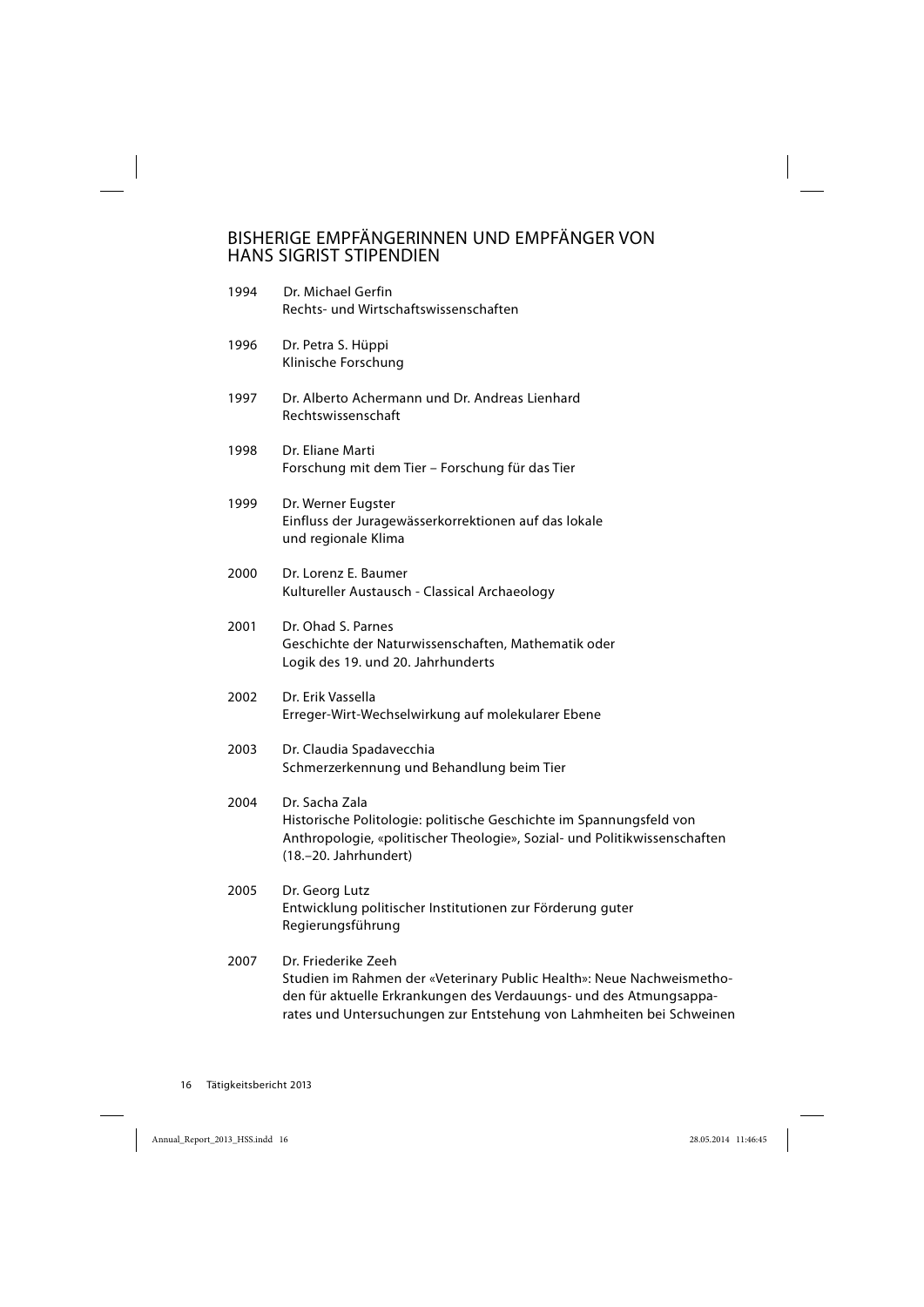| 2008 | Dr. Oliver Bossdorf<br>Evolutionary Ecology of Plant Invasion                                     |
|------|---------------------------------------------------------------------------------------------------|
| 2009 | Dr. Johannes Klein<br>Schwurverhalten im Alten Testament                                          |
| 2010 | Dr. David Weibel<br>Die Rolle von Avataren bei der Identitätskonstruktion in virtuellen<br>Welten |
|      | Dr. Bartholomäus Wissmath<br><b>Immersion in Virtual Realities</b>                                |
| 2011 | Dr. Anna Coninx<br>Risikoprävention und Gefahrenabwehr im Strafrecht und Polizeirecht             |
| 2012 | Kai Gerrit Held<br>Biomedical Photonics, Optoacoustic Imaging                                     |
| 2013 | <b>William Hariton</b><br>Cell-Cell Adhesion-mediated Signaling in Epidermal Stem Cells           |

## ANDERE WISSENSCHAFTSFÖRDERNDE MASSNAHMEN

Der Stiftungsrat der Hans-Sigrist-Stiftung gewährte im November 2013 per Zirkularbeschluss eine weitere wissenschaftsfördernde Massnahme im Betrag von CHF 1'000 zur Unterstützung der Durchführung einer Lectio Magistralis und eines Workshops des Hans Sigrist Preisträgers 2003, Prof. Emilio Gentile. Sein Vortrag über "Die Europäische Kulturkrise beim Ausbruch des Ersten Weltkrieges" und seine Teilnahme am Workshop über politische Religionen und Totalitarismus stiess auf grosses Interesse. Darüber hinaus traf er sich mit Nachwuchswissenschaftlern der Universität Bern im Rahmen eines Seminars.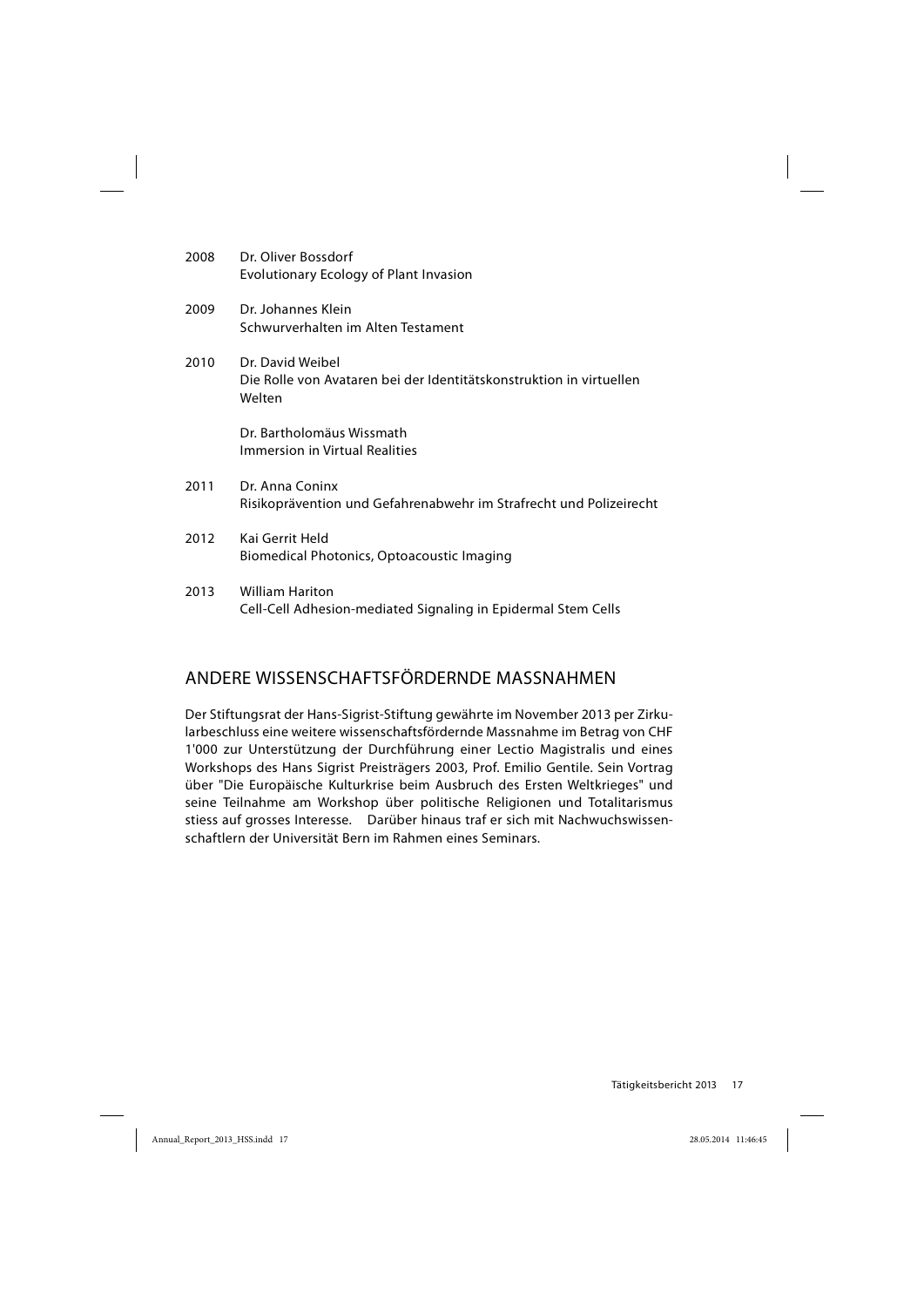## JAHRESRECHNUNG 2013

## Betriebsrechnung

1.1.–31.12.2013 1.1.–31.12.2012

|                                                   | <b>CHF</b> | <b>CHF</b> |
|---------------------------------------------------|------------|------------|
| Ertrag aus Wertschriften<br>und Flüssigen Mitteln |            |            |
| Erträge aus Wertschriften                         | 107 330.38 | 90 576.47  |
| Veränderung Marchzinsen                           | 0.00       | 0.00       |
| Zinsertrag Flüssige Mittel                        | 24 022.20  | 509.90     |
| Kursgewinne Flüssige Mittel                       | 3819.79    | 0.00       |
| Realisierte Kursgewinne Wertschriften             | 61 709.00  | 63 332.29  |
| Unrealisierte Kursgewinne Wertschriften           | 283 855.68 | 222 959.86 |
| Ausserordentlicher Ertrag                         | 13 145.70  | 0.00       |
| Total                                             | 493 882.75 | 377 378.52 |

| Aufwand aus Wertschriften                  |            |            |
|--------------------------------------------|------------|------------|
| und Flüssigen Mitteln                      |            |            |
| Bankspesen                                 | 28.00      | 28.10      |
| Spesen auf Wertschriften                   | 471.30     | 1492.00    |
| Kursverluste Flüssige Mittel               | 1894.42    | 10 442.83  |
| Realisierte Kursverluste Wertschriften     | 4 308.00   | 8827.51    |
| Unrealisierte Kursverluste Wertschriften   | 176 002.59 | 16 872.06  |
| Ausserord, unreal, Kursverl, Wertschriften | 0.00       | 0.00       |
| Nicht rückforderbare Verrechnungssteuer    | 0.00       | 0.00       |
| Wertschriftenverwaltung                    | 11 592.55  | 5 134.80   |
| Total                                      | 194 296.86 | 42 797.30  |
| Bruttogewinn/-verlust (-) aus              |            |            |
| Wertschriften und Flüssigen Mitteln        | 299 585.89 | 334 581.22 |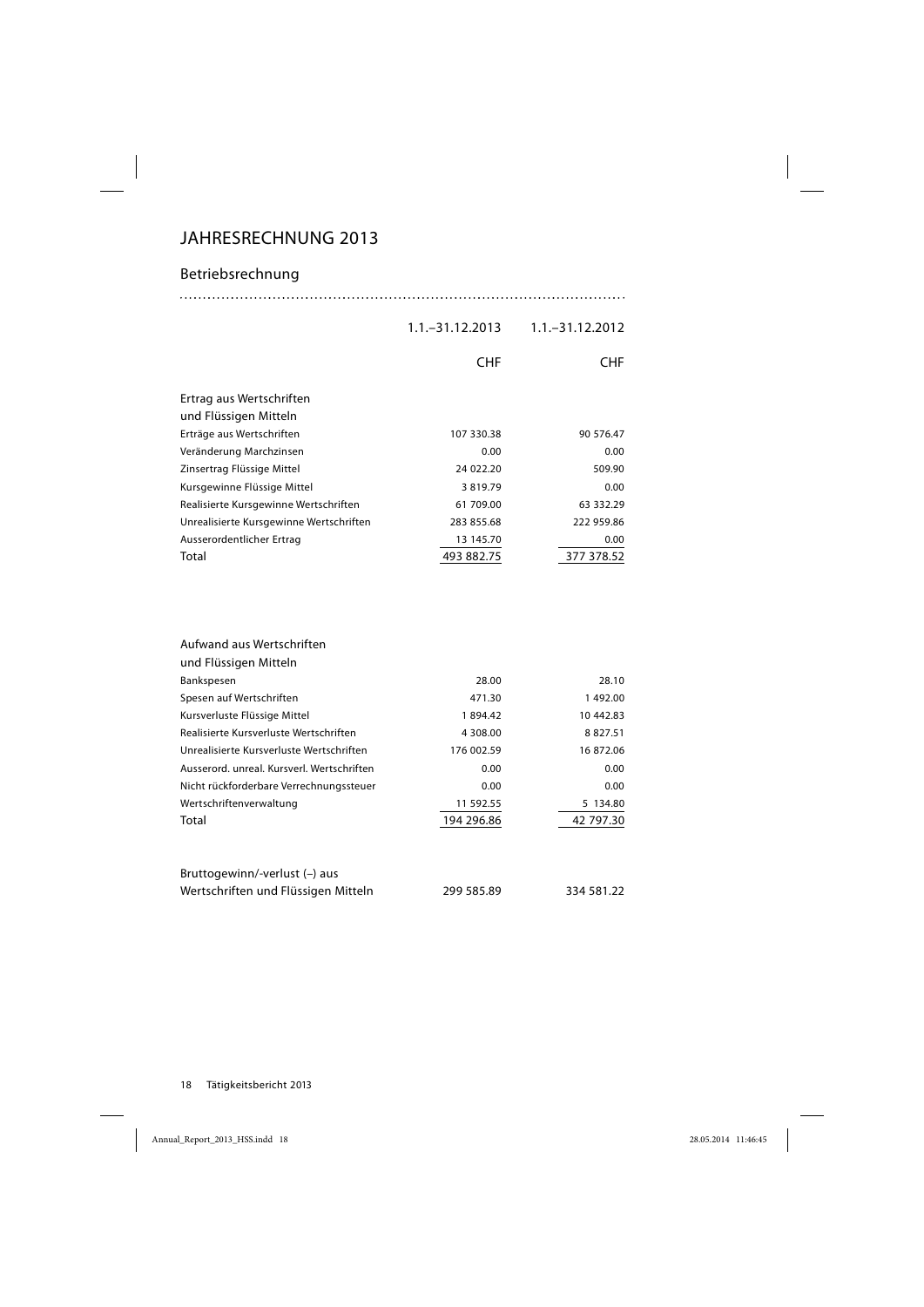|                                  | $1.1 - 31.12.2013$ | 1.1. - 31.12.2012 |
|----------------------------------|--------------------|-------------------|
|                                  | <b>CHF</b>         | <b>CHF</b>        |
| Personalaufwand                  |                    |                   |
| Saläre                           | 33 132.75          | 24 226.60         |
| Sozialleistungen                 | 10 069.75          | 5 700.60          |
| Total                            | 43 202.50          | 29 927.20         |
|                                  |                    |                   |
|                                  |                    |                   |
| Verwaltungsaufwand               |                    |                   |
| Übriger Verwaltungsaufwand       | 4 2 4 9 . 4 5      | 6 574.00          |
| Buchführung, Kontrollstelle      | 3 0 3 4 .80        | 4 3 2 6 .00       |
| Total                            | 7 284.25           | 10 900.00         |
| Nettoerfolg vor Verwendung       | 249 099.14         | 293 754.02        |
| Verwendung gemäss Stiftungszweck |                    |                   |
| Hans-Sigrist-Stiftung Preis      | $-100000000$       | $-99923.30$       |
| Spesen i.S. Hans-Sigrist-Preis   | $-14043.37$        | $-9726.40$        |
| <b>Publikation Preis</b>         | 0.00               | 0.00              |
| Stipendien                       | $-104399.30$       | $-54879.20$       |
| Spesen i.S. Stipendien           | 0.00               | 0.00              |
| Wissenschaftliche Massnahmen     | - 9 491.45         | $-5500.00$        |
| Diverser Aufwand Stiftungsrat    | $-651.50$          | $-610.60$         |
| Total                            | $-22855.62$        | $-170639.50$      |
|                                  |                    |                   |
| Ergebnis nach Verwendung         | 20 513.52          | 123 114.52        |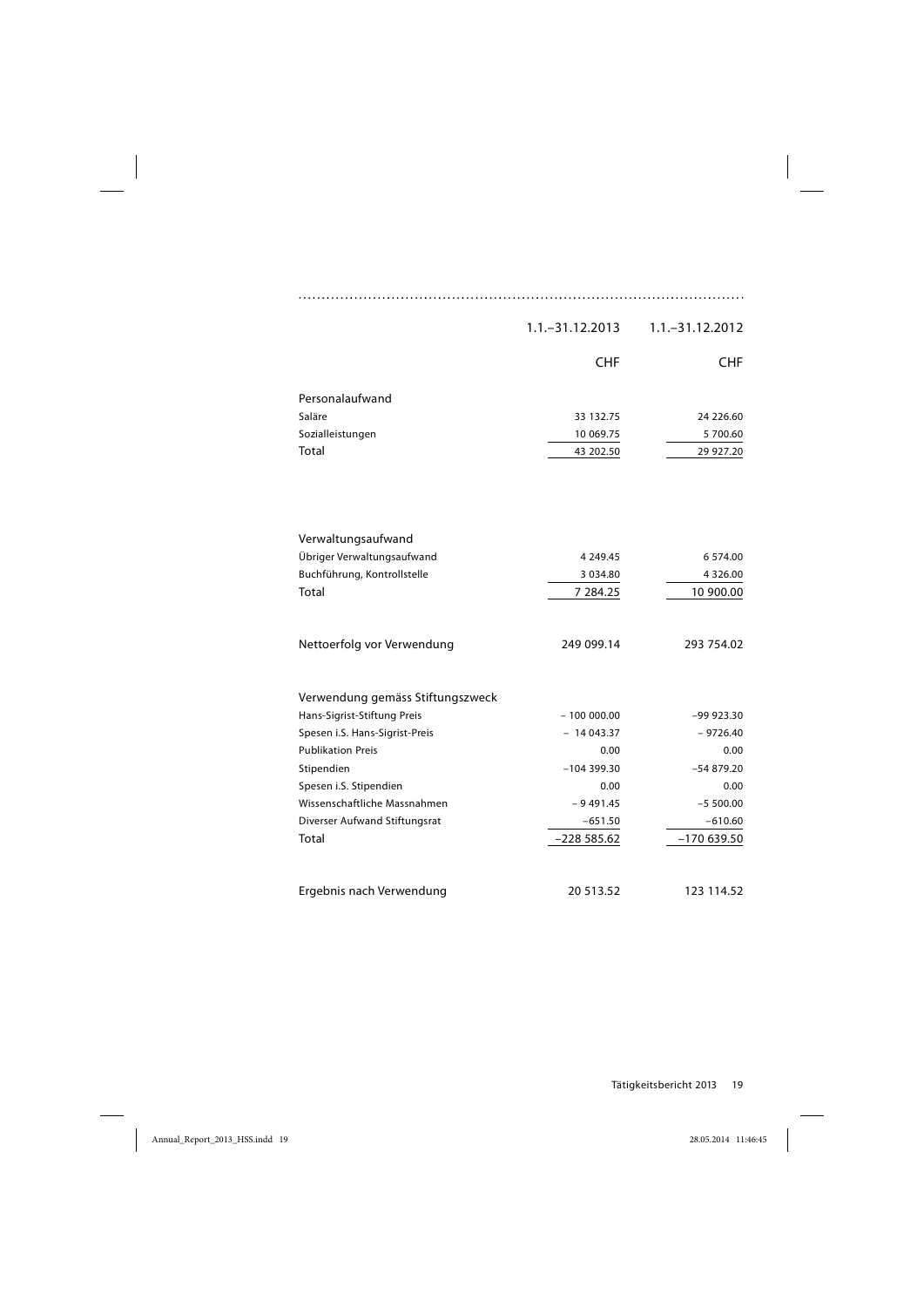Fondsrechnung (Ausrichtungen im Sinne des Stiftungszweckes)

|                                 | 31.12.2013    | 31.12.2012      |
|---------------------------------|---------------|-----------------|
|                                 | <b>CHF</b>    | <b>CHF</b>      |
| Zuwachskapital                  |               |                 |
| Zuwachskapital vor Ausrichtung  |               |                 |
| Stand Vorjahr                   | $-1569218.90$ | $-1692333.42$   |
| Ergebnis (Nettoertrag)          | 249 099.14    | 293 754.02      |
| Total                           | $-1320119.76$ | $-1$ 398 579.40 |
| Ausrichtungen                   |               |                 |
| Bezahlte Ausrichtungen im Sinne |               |                 |
| des Stiftungszweckes            | $-228585.62$  | $-170639.50$    |
| Total                           | $-22855.62$   | $-170639.50$    |
|                                 |               |                 |
| Zuwachskapital                  |               |                 |
| nach Ausrichtungen              | $-1548705.38$ | $-1569218.90$   |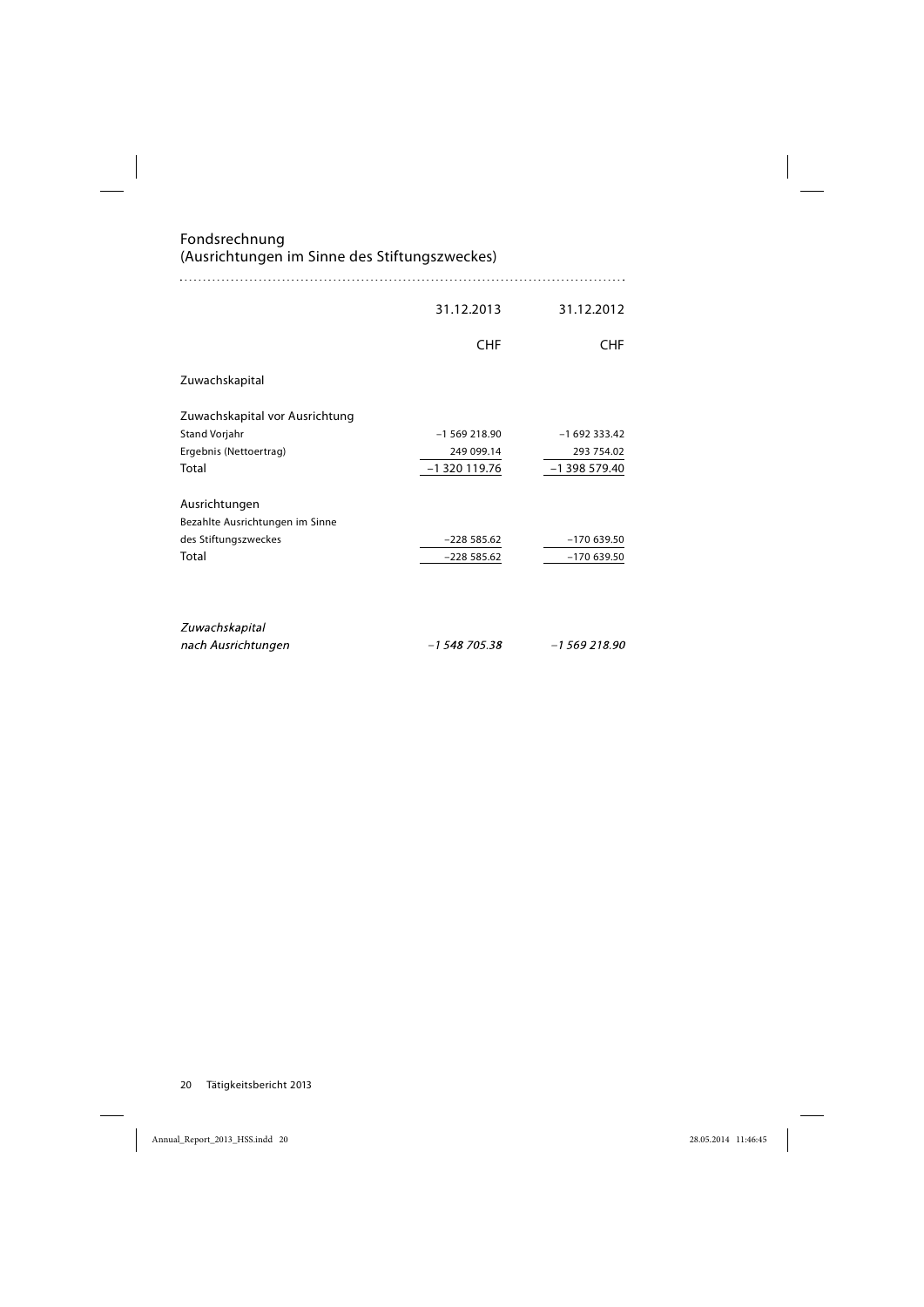## Bilanz

|                                                   | 31.12.2013    | 31.12.2012    |
|---------------------------------------------------|---------------|---------------|
|                                                   | CHF           | <b>CHF</b>    |
| <b>AKTIVEN</b>                                    |               |               |
| Flüssige Mittel                                   | 548 047.88    | 460 717.41    |
| Eidg. Steuerverwaltung,                           |               |               |
| Verrechnungssteuer                                | 38 052.75     | 20 555.85     |
| Kontokorrente                                     | 0.00          | 6 072.80      |
| <b>Transitorische Aktiven</b>                     | 23 448.90     | 25 075.04     |
| Wertschriften                                     | 5 280 690.09  | 5 359 171.60  |
| Total                                             | 5890239.62    | 5871592.70    |
| <b>Total AKTIVEN</b>                              | 5890239.62    | 5 871 592.70  |
| PASSIVEN                                          |               |               |
| Fremdkapital                                      |               |               |
| Kreditoren                                        | 0.00          | 0.00          |
| Kontokorrent                                      | 484.00        | 0.00          |
| Transitorische Passiven                           | 6 5 2 2.90    | 8 903.50      |
| Total                                             | 7 036.90      | 8 903.50      |
| Rückstellungen für zweckbestimmte<br>Verwendungen |               |               |
| Rückstellungen Stipendien                         | 0.00          | 0.00          |
| Total                                             | 0.00          | 0.00          |
| Eigenkapital                                      |               |               |
| Stiftungskapital (Stand 31.12.1991)               | 7431908.10    | 7431908.10    |
| Zuwachskapital Stand Vorjahr                      | $-1569218.90$ | $-1692333.42$ |
| Ausrichtung i.S. des Stiftungszweckes             | $-22855.62$   | $-170639.50$  |
| Nettoergebnis (Gewinn/Verlust [-])                | 249 009.14    | 293 754.02    |
| Stand Ende Jahr                                   | $-1548705.38$ | $-1569218.90$ |
| Total                                             | 5 883 202.72  | 5 862 689.20  |
| <b>Total PASSIVEN</b>                             | 5890239.62    | 5 871 592.70  |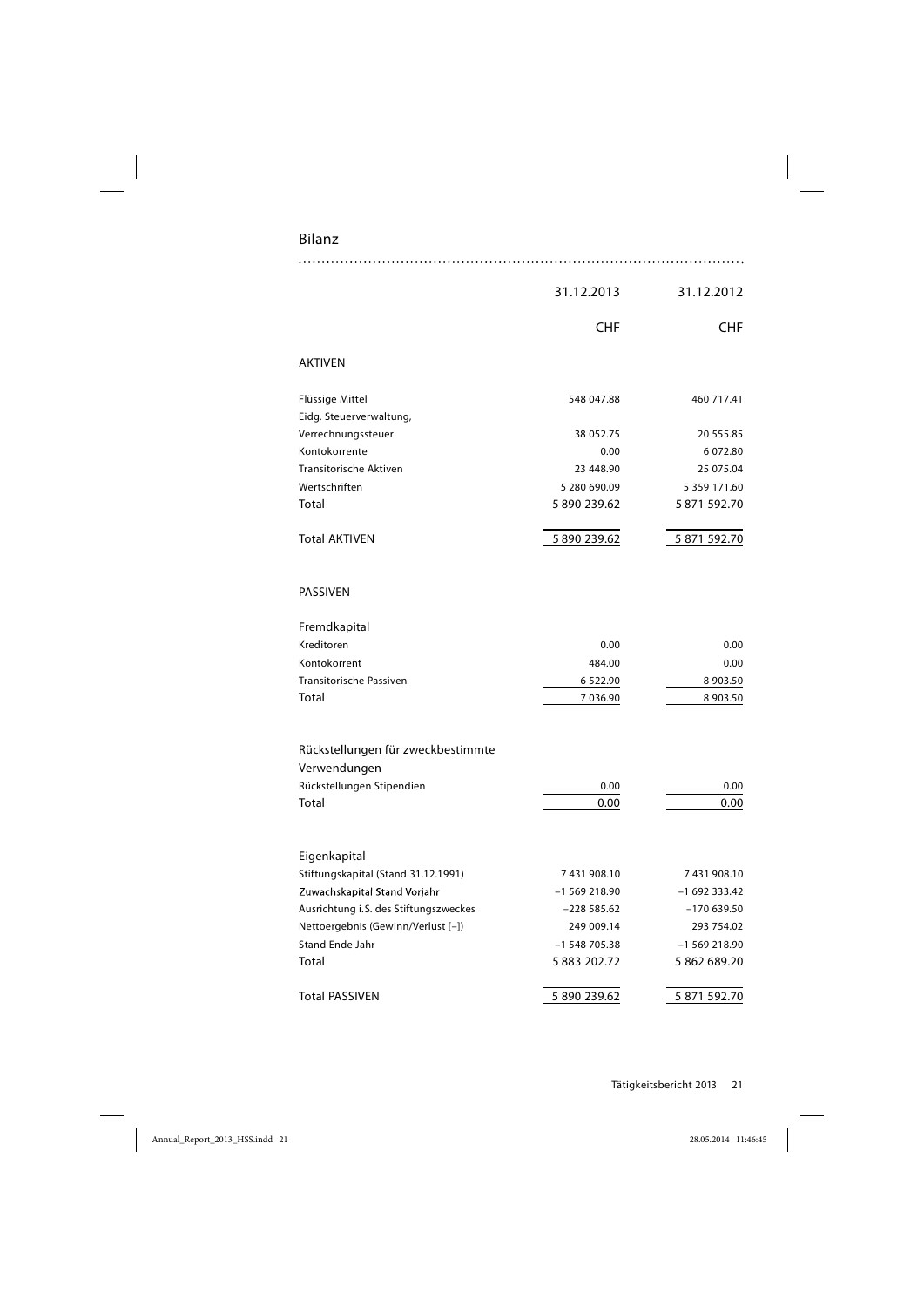| Anhang |
|--------|
|        |

|                                                               | 31.12.2013   | 31.12.2012   |
|---------------------------------------------------------------|--------------|--------------|
|                                                               | <b>CHF</b>   | <b>CHF</b>   |
| Kurswert der Wertschriften<br>Gemäss Wertschriftenverzeichnis | 5 280 690.09 | 5 359 171.60 |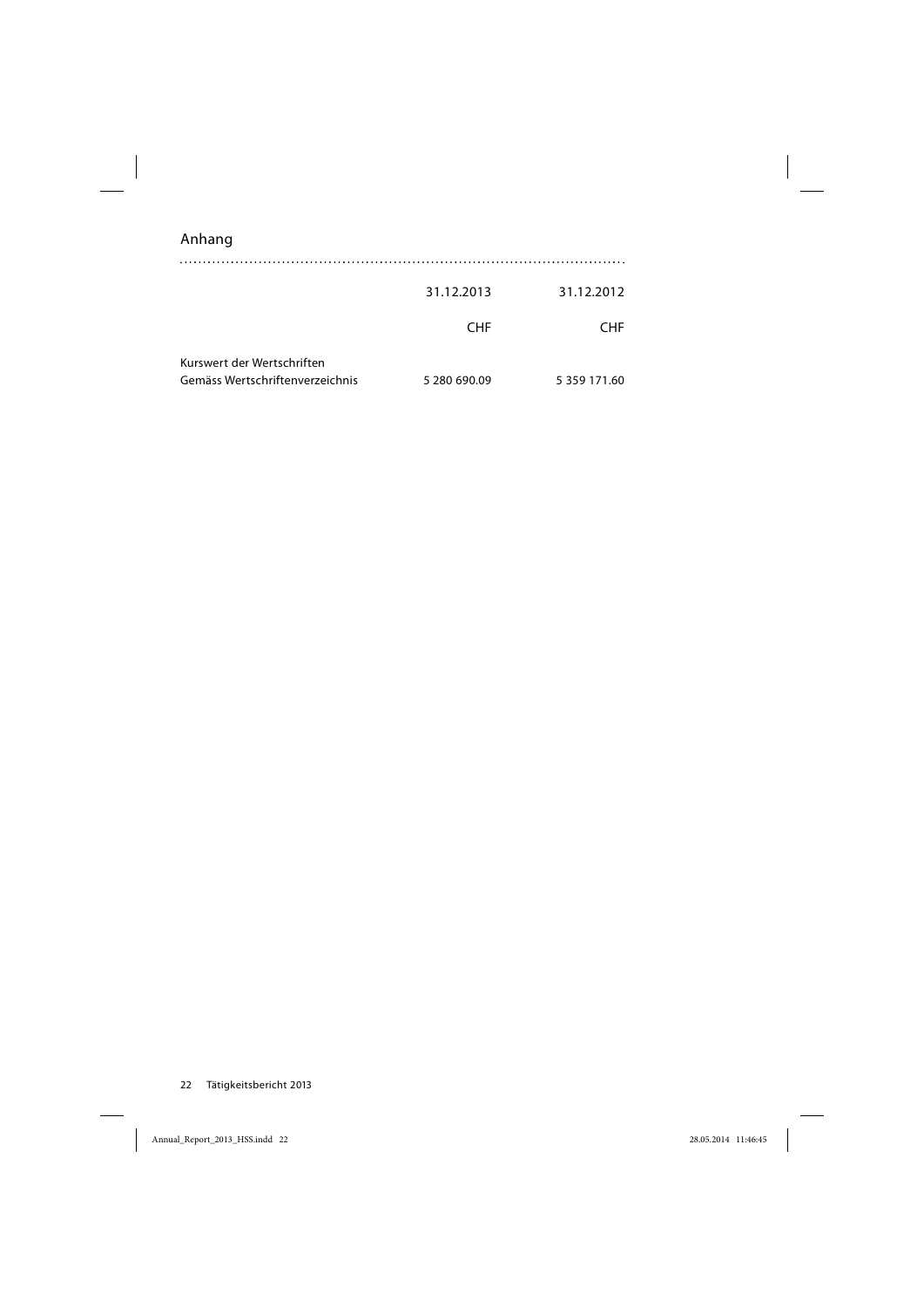An den Stiftungsrat der Hans-Sigrist-Stiftung, Bern

GEELLER + PARTNER AG

#### Bericht der Revisionsstelle zur Eingeschränkten Revision

Als Revisionsstelle haben wir die Jahresrechnung (Betriebsrechnung, Fondsrechnung, Bilanz und Anhang) der Hans-Sigrist-Stiftung für das am 31. Dezember 2013 abgeschlossene Geschäftsjahr geprüft.

Für die Jahresrechnung ist der Stiftungsrat verantwortlich, während unsere Aufgabe darin besteht, diese zu prüfen. Wir bestätigen, dass wir die gesetzlichen Anforderungen hinsichtlich Zulassung und Unabhängigkeit erfüllen.

Unsere Revision erfolgte nach dem Schweizer Standard zur Eingeschränkten Revision. Danach ist diese Revision so zu planen und durchzuführen, dass wesentliche Fehlaussagen in der Jahresrechnung erkannt werden. Eine Eingeschränkte Revision umfasst hauptsächlich Befragungen und analytische Prüfungshandlungen sowie den Umständen angemessene Detailprüfungen der beim geprüften Unternehmen vorhandenen Unterlagen. Dagegen sind Prüfungen der betrieblichen Abläufe und des internen Kontrollsystems sowie Befragungen und weitere Prüfungshandlungen zur Aufdeckung deliktischer Handlungen oder anderer Gesetzesverstösse nicht Bestandteil dieser Revision.

Bei unserer Revision sind wir nicht auf Sachverhalte gestossen, aus denen wir schliessen müssten, dass die Jahresrechnung nicht Gesetz und Stiftungsurkunde entspricht.

Bern, 4. April 2014  $D/13$ 

**GFELLER + PARTNER AG** 

 $\lambda$   $\lambda$   $\lambda$ 

Hans Jörg Dubach Dipl. Wirtschaftsprüfer Zugelassener Revisionsexperte (Leitender Revisor)

Christian Zwahlen ppa Dipl. Wirtschaftsprüfer Zugelassener Revisionsexperte

#### Beilagen:

- Jahresrechnung (Betriebsrechnung, Fondsrechnung, Bilanz und Anhang)

AMTHAUSGASSE 6 PF 619, 3000 BERN 7 TEL +41 (0)31 310 40 00<br>FAX +41 (0)31 310 40 01

WWW.GFELLER-PARTNER.CH